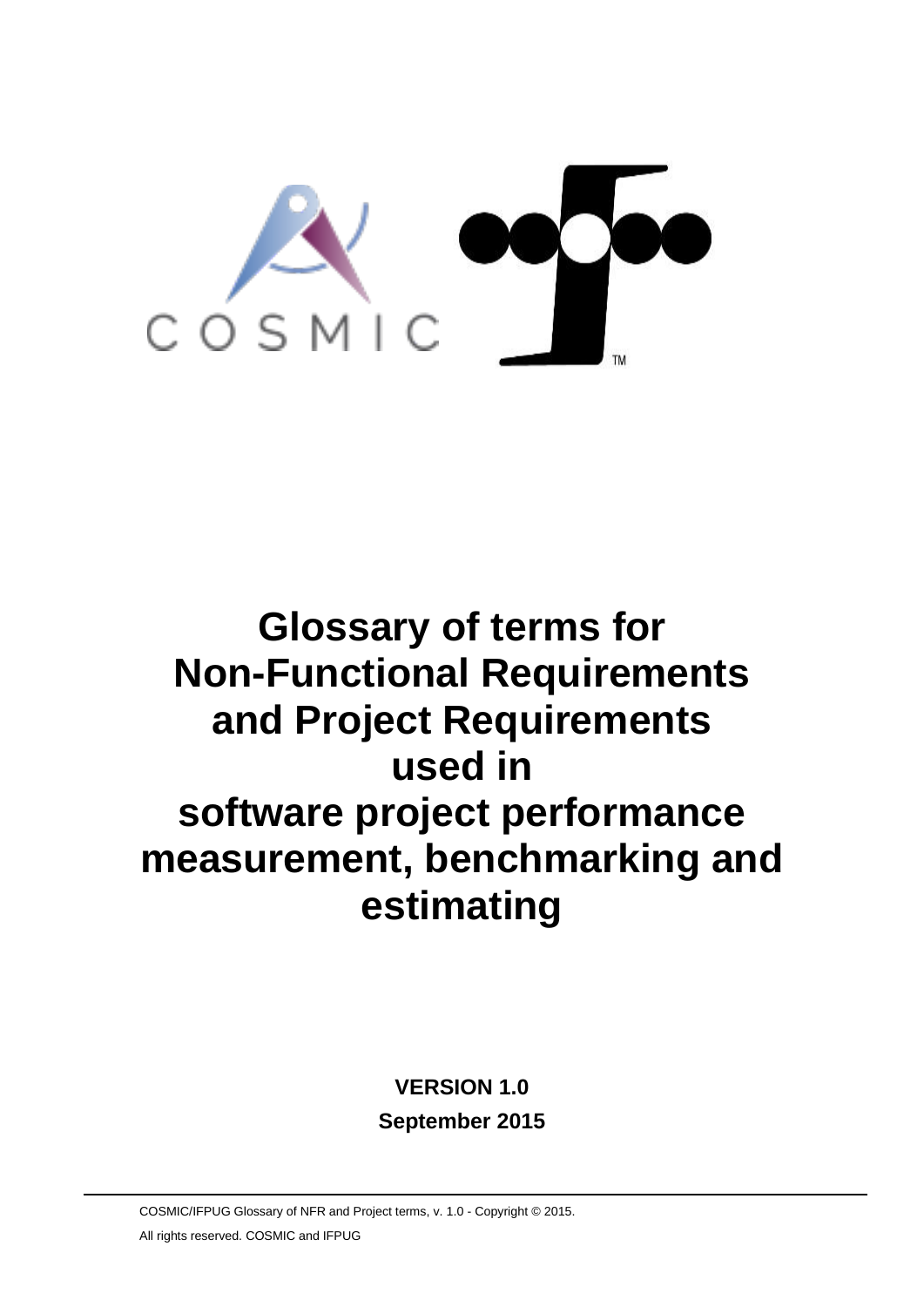| Date              | <b>Reviewer(s)</b> | <b>Modifications / Additions</b> |
|-------------------|--------------------|----------------------------------|
| September<br>2015 | <b>∣See below</b>  | Version 1.0                      |
|                   |                    |                                  |

# *Acknowledgements*

| Version 1.0 authors and reviewers 2015 (alphabetical order) |                                                                 |                                              |  |
|-------------------------------------------------------------|-----------------------------------------------------------------|----------------------------------------------|--|
| Alain Abran - COSMIC                                        | Mauricio Aguiar- IFPUG                                          | Talmon Ben-Cnaan-IFPUG *                     |  |
| ETS Montreal,                                               | TI Metricas,                                                    | Amdocs,                                      |  |
| Canada                                                      | Brazil                                                          | Israel                                       |  |
| Dácil Castelo - IFPUG<br>Leda MC,<br>Spain                  | Peter Fagg- COSMIC<br>Pentad Ltd<br>United Kingdom              | Arlan Lesterhuis - COSMIC<br>The Netherlands |  |
| George M. Mitwasi- IFPUG<br>Optum Inc,<br><b>USA</b>        | Pablo Soneira- IFPUG<br>Sopra Steria,<br>Spain                  | Charles Symons- COSMIC *<br>United Kingdom   |  |
| Frank Vogelezang- COSMIC<br>Ordina<br>The Netherlands       | Chris Woodward-COSMIC<br><b>CW Associates</b><br>United Kingdom |                                              |  |

\* Editors of this Glossary

This document has also been reviewed by members of the COSMIC Measurement Practices Committee and of the IFPUG Non-Functional Sizing Standards Committee, and by the IFPUG Board of Directors.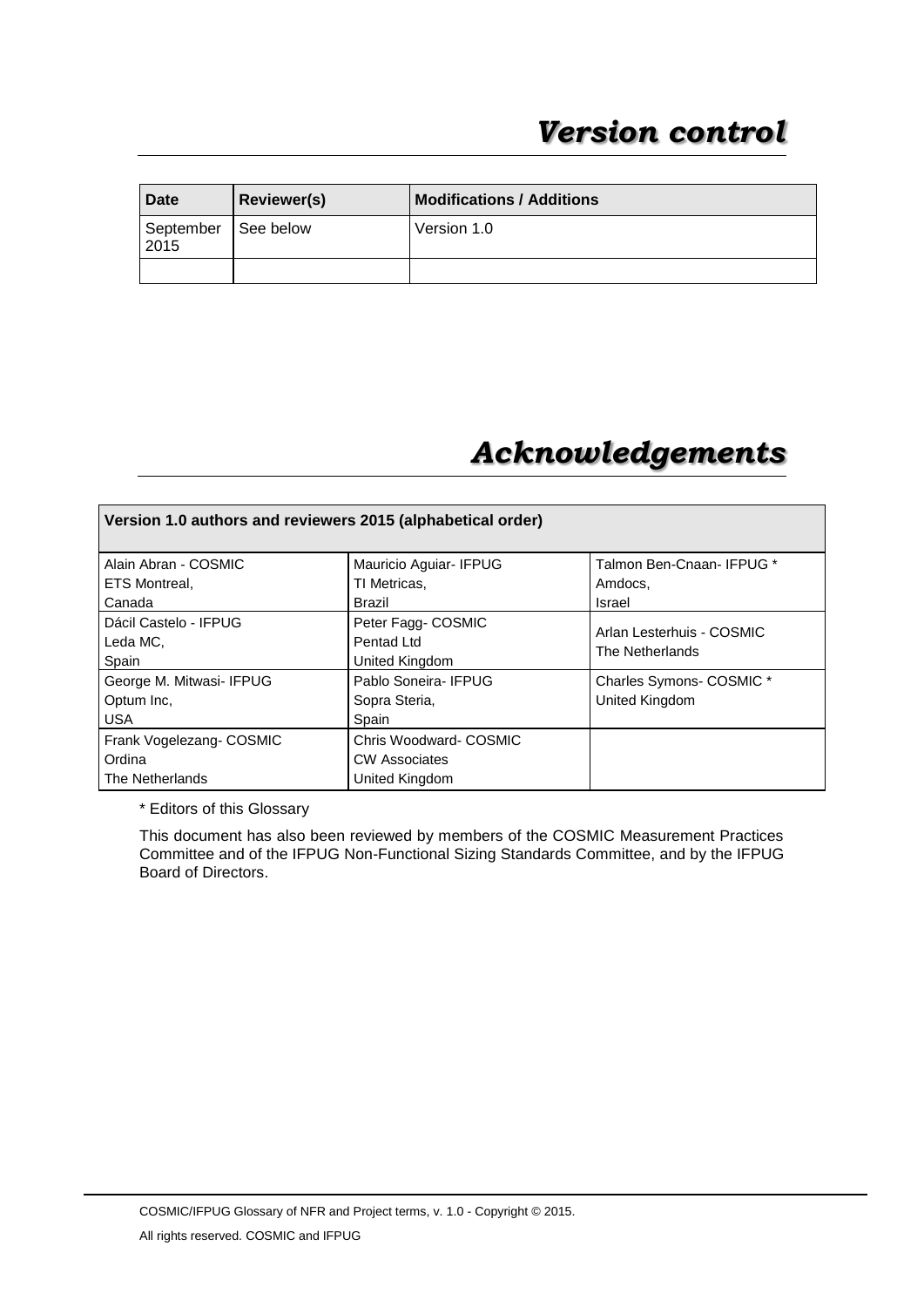An organization that wants to understand the performance of its software system projects needs to gather a lot of data about the requirements for and attributes of the delivered system, and the requirements and constraints for the projects. Exploiting these data to develop performance benchmarks and for estimating new projects needs consistent terminology and data definitions across all these activities.

The most important characteristic of the software that must be captured in support of these activities is a measure of its size. The COSMIC and IFPUG organizations<sup>1</sup> offer ISO standard methods of measuring a size of the Functional User Requirements (FUR) for software, but have differing ideas on what to do about so-called 'Non-Functional Requirements' (NFR). Examples of software system requirements that are often cited as NFR are: response time, security, availability, portability, programming language, etc.

The topic of NFR is difficult because there are so many possible types of NFR (over 100 according to some authors) and only rather fuzzy definitions of what are NFR. The boundaries between 'functional' and 'non-functional' requirements are often not clear, with no agreed standard distinction. In addition, there are many types of project requirements and constraints, but again no agreement on the most important of these parameters that should be captured across the activities of performance measurement, benchmarking and estimating and their definitions.

As a first step to try to introduce some common understanding, the COSMIC and IFPUG organizations decided to collaborate to produce this standard Glossary of terms for NFR and for project requirements and constraints (PRC). The exercise has also helped the two organizations towards a better understanding of what exactly are NFR.

In addition to this Glossary, each organization also publishes its own standard which goes into further detail on these concepts and how to consider or how to measure non-functional requirements (COSMIC [1] or IFPUG [2], respectively).

We hope that the Glossary will be valuable in providing a common language to anyone involved in developing requirements for a software system project and/or who participates in the processes of contracting, developing or managing software projects, even if not specifically concerned with software measurement and its uses.

- Chapter 1 is an introduction that presents the purpose of this document
- Chapter 2 gives the COSMIC and IFPUG definitions for FUR, for NFR and for PRC.
- Chapter 3 describes a classification scheme for NFR and for PRC to help the users of this Glossary to understand their scope, and to explain the reasons for the choice of which terms to include in the Glossary.
- Chapter 4 contains the Glossary of NFR terms and their definitions, (ISO wherever possible), the Glossary of PRC terms and some terms that were excluded from the Glossaries for particular reasons

Frank Vogelezang President, COSMIC

Krist Lauresc

Kriste Lawrence President, IFPUG

<sup>1</sup> 'COSMIC' = the Common Software Measurement International Consortium [\(www.cosmic-sizing.org\)](http://www.cosmic-sizing.org/). 'IFPUG' = the International Function Point Users Group [\(www.ifpug.org](http://www.ifpug.org/) )

COSMIC/IFPUG Glossary of NFR and Project terms, v. 1.0 - Copyright © 2015. All rights reserved. COSMIC and IFPUG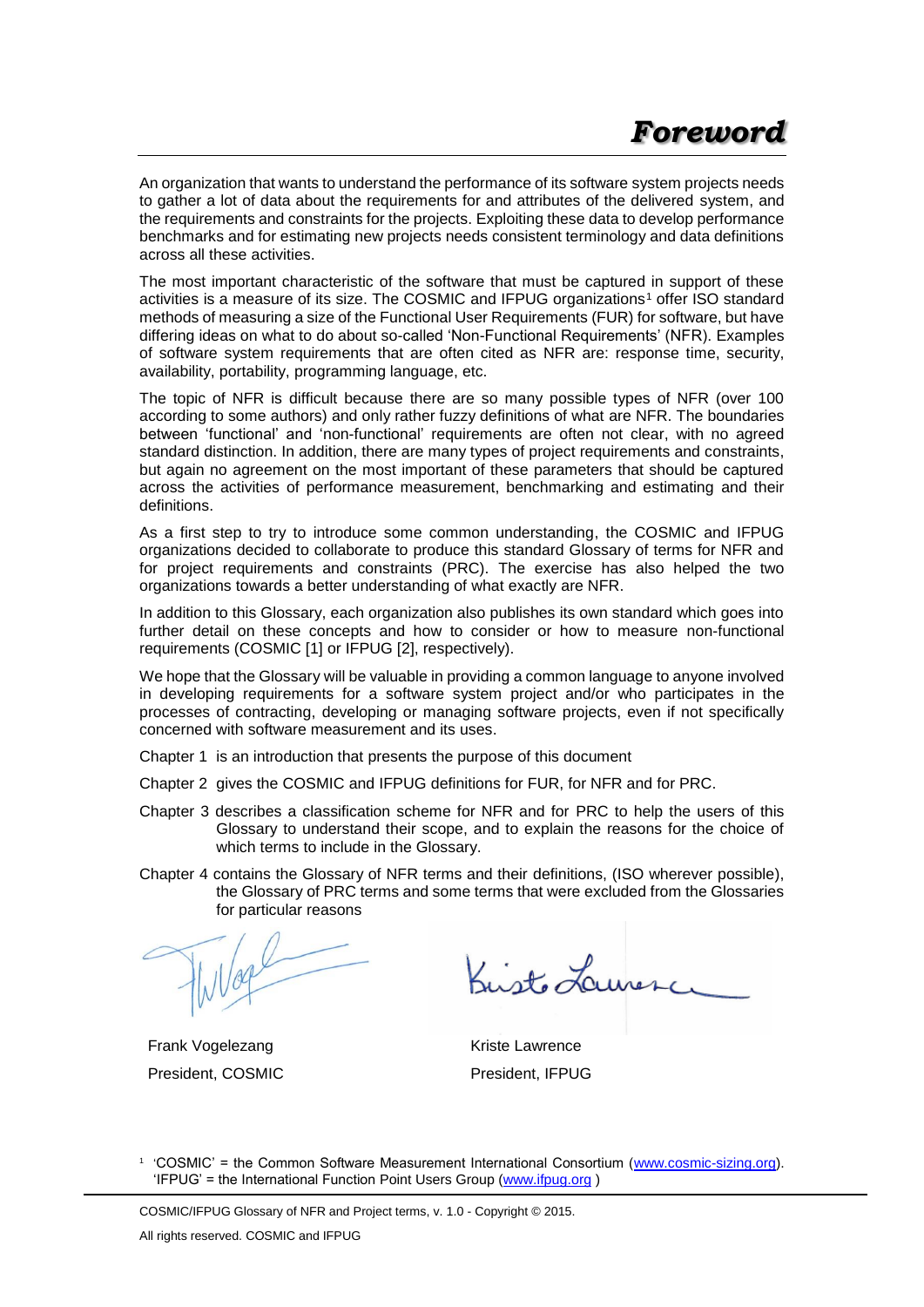| 1              |     |                                                                 |  |
|----------------|-----|-----------------------------------------------------------------|--|
| $\overline{2}$ |     |                                                                 |  |
|                | 2.1 |                                                                 |  |
|                | 2.2 |                                                                 |  |
|                | 2.3 |                                                                 |  |
|                | 2.4 |                                                                 |  |
|                |     |                                                                 |  |
|                |     |                                                                 |  |
|                | 2.5 |                                                                 |  |
|                | 2.6 |                                                                 |  |
| 3              |     | SELECTION AND CLASSIFICATION OF NFR AND PROJECT REQUIREMENT AND |  |
|                | 3.1 |                                                                 |  |
|                |     |                                                                 |  |
|                |     |                                                                 |  |
|                |     |                                                                 |  |
|                | 3.2 |                                                                 |  |
| 4              |     |                                                                 |  |
|                | 4.1 |                                                                 |  |
|                | 4.2 |                                                                 |  |
|                | 4.3 |                                                                 |  |
|                | 4.4 |                                                                 |  |
| 5              |     |                                                                 |  |
|                |     | APPENDIX A: CHANGE REQUEST AND COMMENT PROCEDURE 27             |  |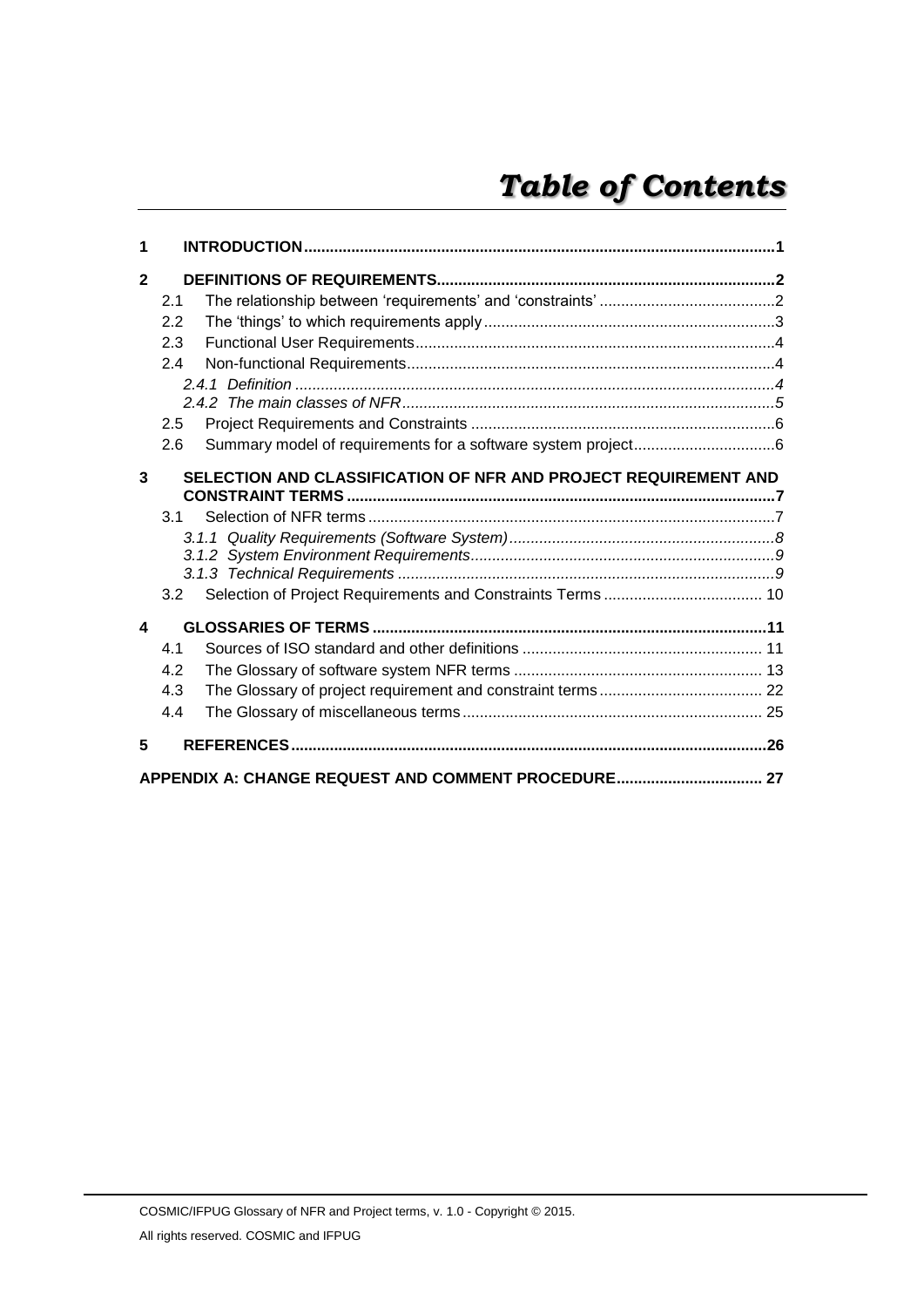The following acronyms are used in this Glossary

| $CMMI^{\circledR}$ | Capability Maturity Model Integration                                                                       |  |  |
|--------------------|-------------------------------------------------------------------------------------------------------------|--|--|
| <b>COBIT</b>       | Control Objectives for Information and Related Technology,<br>http://www.isaca.org/cobit/pages/default.aspx |  |  |
| <b>COSMIC</b>      | <b>Common Software Measurement International Consortium</b>                                                 |  |  |
| <b>FSM</b>         | <b>Functional Size Measurement</b>                                                                          |  |  |
| <b>FUR</b>         | <b>Functional User Requirements</b>                                                                         |  |  |
| <b>IEEE</b>        | Institute of Electrical and Electronics Engineers                                                           |  |  |
| <b>IEC</b>         | International Electrotechnical Commission                                                                   |  |  |
| <b>IFPUG</b>       | <b>International Function Point User Group</b>                                                              |  |  |
| <b>ISBSG</b>       | International Software Benchmarking Standards Group                                                         |  |  |
| <b>ISO</b>         | International Organization for Standardization                                                              |  |  |
| <b>NFR</b>         | Non Functional Requirements                                                                                 |  |  |
| $PMI^{\circledR}$  | <b>Project Management Institute</b>                                                                         |  |  |
| <b>PRC</b>         | <b>Project Requirements and Constraints</b>                                                                 |  |  |
|                    | <b>PRINCE2</b> PRojects IN a Controlled Environment, Version 2                                              |  |  |
| <b>ROI</b>         | Return on Investment                                                                                        |  |  |
| <b>SPICE</b>       | Software Process Improvement and Capability Determination                                                   |  |  |
| <b>SQuaRE</b>      | System and software product Quality Requirements and Evaluation                                             |  |  |
|                    |                                                                                                             |  |  |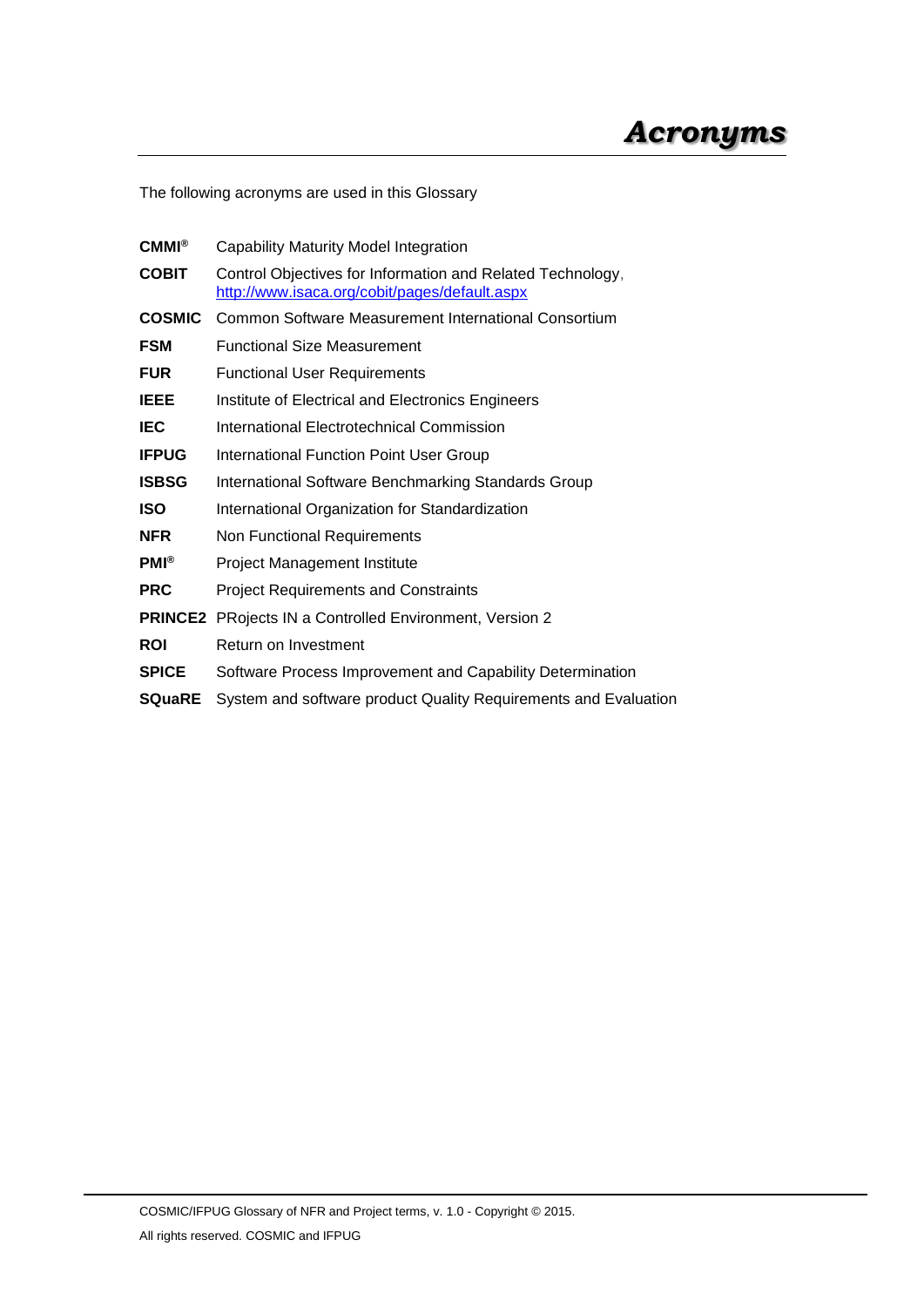# <span id="page-5-0"></span>**INTRODUCTION**

To ensure coherence and consistency across the activities of measuring the performance of software system projects, benchmarking and software system project estimating, it is vital to establish common understanding and terminology.

The purpose of this document is to define and classify the terms for non-functional requirements and project requirements, in order to create a common Glossary and a common understanding to be used for these activities.

Functional Size Measurement (FSM) methods are well defined and are used consistently across these activities, but they only measure part of the User Requirements. There are other types of User Requirements for the 'system' or for the 'software product', usually referred to as 'Non-Functional Requirements (NFR), which are not measured by current FSM methods and yet affect project effort. In addition, there are requirements for the project itself which do not affect the software size but may also affect effort.

The entire set of requirements and constraints for a project to deliver a software system can be divided into three components<sup>2</sup>:

- Functional User Requirements (FUR)
- Non-Functional Requirements (NFR)
- Project Requirements and Constraints. (PRC)

This document can be used to provide a common vocabulary and as a checklist for NFR and PRC for software development companies, integrators of software systems, customers of software projects and regulators in the three activities of software system project performance measurement, benchmarking and estimating.

The selection of NFR and PRC terms and their definitions that are proposed in this document are common to IFPUG and COSMIC. However, when different approaches are taken by the two organizations, this document presents the COSMIC approach and the IFPUG approach side by side.

 $2$  A software project may have requirements for 'other deliverables' besides the software, e.g. documentation, training, etc. These are beyond the scope of this Glossary.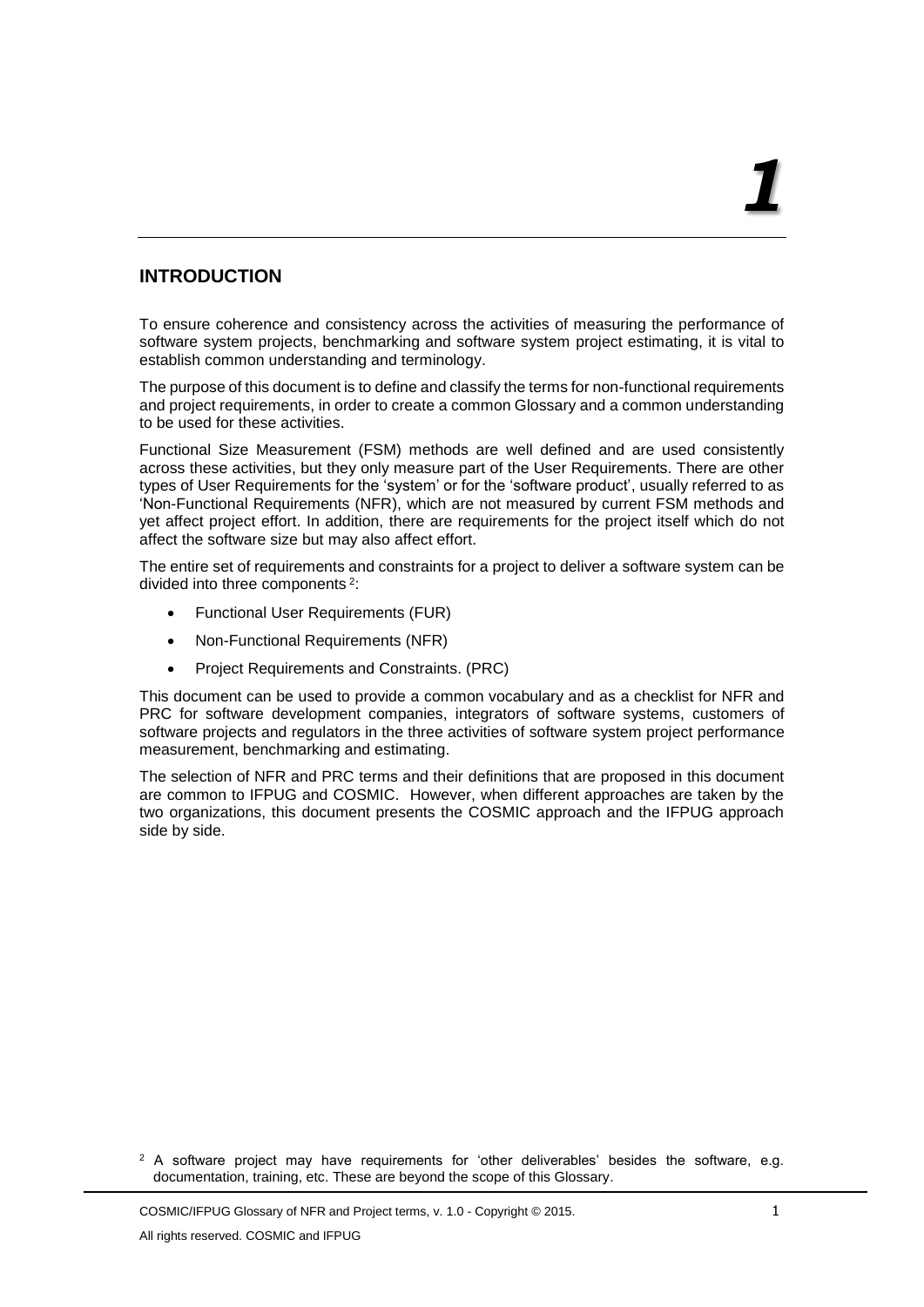# <span id="page-6-0"></span>**DEFINITIONS OF REQUIREMENTS**

All definitions in this chapter have been developed and agreed by COSMIC and IFPUG except those shown as originated from ISO/IEC/IEEE.

#### <span id="page-6-1"></span>**2.1 The relationship between 'requirements' and 'constraints'**

The terms 'requirements' and 'constraints' are often used inter-changeably, which can be confusing.

In ordinary English, a requirement is a necessary condition whilst a constraint is a limiting condition. It follows that all requirements are constraints, but not all constraints are requirements. Figure 1 illustrates this difference with examples for NFR and PRC by means of a Venn diagram.





*EXAMPLE: a requirement that the software shall be written in C# is also a constraint. But a situation where it happens that the functional requirements are uncertain and very difficult to establish, is a constraint, not a requirement.*

*EXAMPLE: Some terms can be either a constraint or a requirement depending on the context. Achieving a certain 'latency' target could be a requirement for real-time processing of audio signals, or latency could be a 'design constraint' for a space communications system.*

Constraints that are not requirements may only be recognized after a project is completed, e.g. in a post-project review. The importance of this point is that if we are to understand project performance properly, then we must take into account project constraints that were not requirements.

*EXAMPLE: A project might be measured as poorly-performing and a post-project review determined that this was due to the constraint that the team was inexperienced with the technology used. (However, if the team was very experienced with the technology, this should have been a positive factor for the project, not a 'constraint'.)*

**In this Glossary we will mainly use 'requirements' for convenience. We only use 'constraints' when it is helpful to distinguish them from requirements. This is particularly necessary for 'project requirements and constraints'**.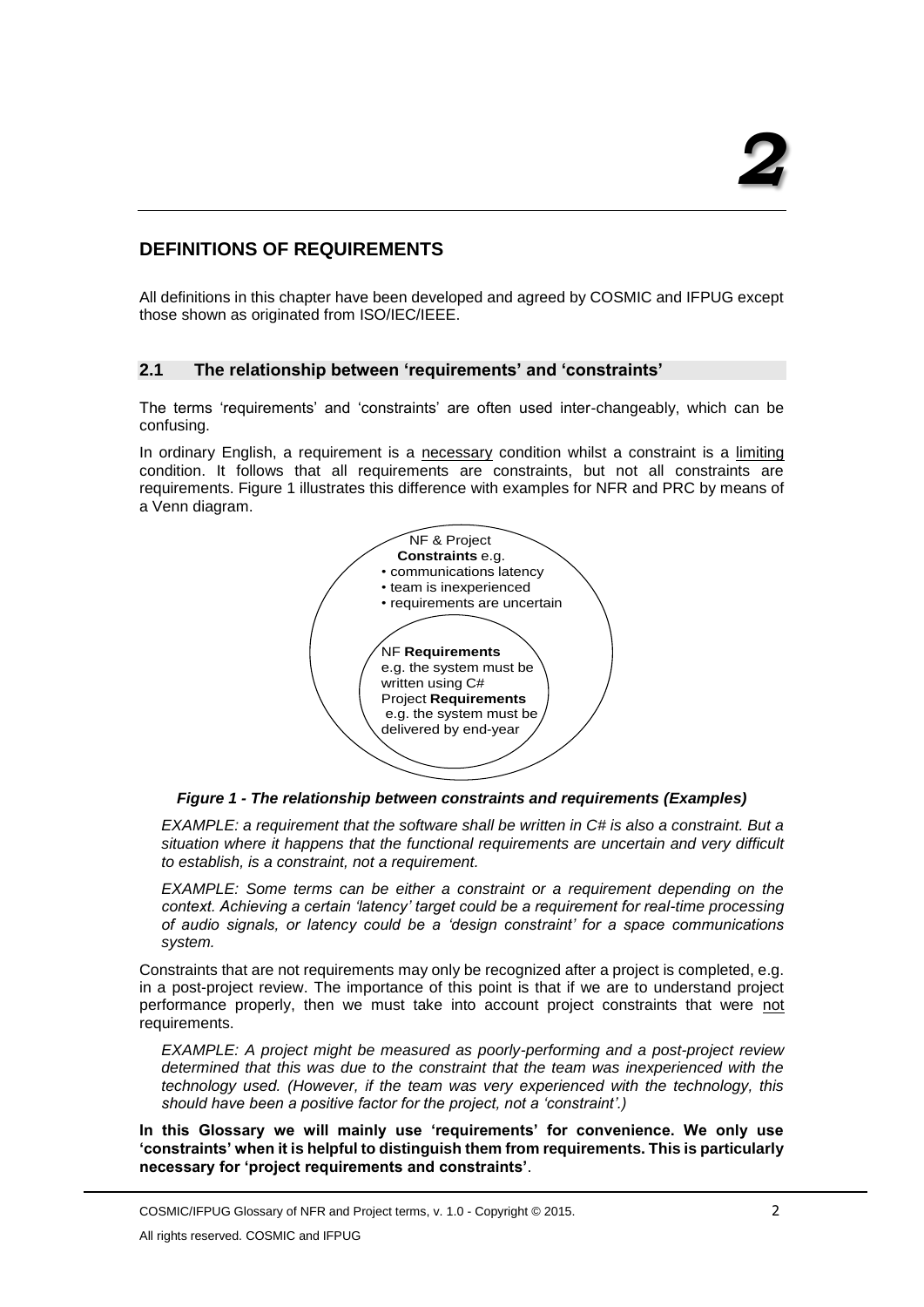#### <span id="page-7-0"></span>**2.2 The 'things' to which requirements apply**

It is important for understanding the definitions in this chapter that we distinguish the 'things' to which various types of requirements and constraints apply or that determine them.

First we must distinguish PRC, i.e. requirements and constraints for the *project*, from the FUR and NFR for the '*product'* delivered by the project. In the context of this Glossary, we define a 'project' (more specifically a 'software system project') as "**a temporary endeavor to achieve defined objectives of delivering a product by defined dates**", where the 'product' is "**a hardware/software system or an item of software such as a software package"**

ISO/IEC standards sometimes refer to 'Systems and software', e.g. [4, 6], sometimes to 'software product' e.g. [9] and sometimes to 'the software' [3]. For simplicity, we will refer to the product of a 'hardware/software system project' as a 'software system' and to the software part of the product as a 'software product'.

FUR and NFR (as defined in sections 2.3 and 2.4) for a software system or software product, can apply to five 'things'. These are:

- The **software**;
- The **data** maintained or used by the software;
- The **technology** to be used, e.g. 'the system must execute on a Unix platform', the requirements must be captured using CASE tool XYZ';
- **Other deliverables**, e.g. documentation or training;
- The combined **hardware/software system**<sup>3</sup> , e.g. a response time or an availability requirement will apply to the hardware/software system as a whole (not just to the software);

Further, the business or organizational **environment** may impose some requirements or constraints on the software system, e.g. that the organization sponsoring the system is in a particular industry, that the system is subject to specific regulations, e.g. for safety, that it must support a specific number of concurrent users, etc.

The relationship between these various 'things' to which requirements can apply or that determine requirements is shown in Figure 2. (The one-to-many 'crows-foot' symbol indicates that a project may develop and/or enhance one or more hardware/software systems.)



*Figure 2: The 'things' to which requirements and constraints may apply<sup>4</sup>*

<sup>4</sup> The two 'things' in boxes with dotted outlines are not dealt with in this first version of the Glossary. 'Other deliverables' (e.g. documentation, training, etc.,) are beyond the scope of the Glossary. Non-functional requirements for 'Data' will be considered for inclusion in a future version of the Glossary

COSMIC/IFPUG Glossary of NFR and Project terms, v. 1.0 - Copyright © 2015. 3

<sup>&</sup>lt;sup>3</sup> A 'system' may well be considered to include human business processes and support activities, or the totality of a machine that includes software (e.g. a vehicle 'power train' system), but in this Glossary we limit 'system' to mean a 'computer hardware-plus-software' system.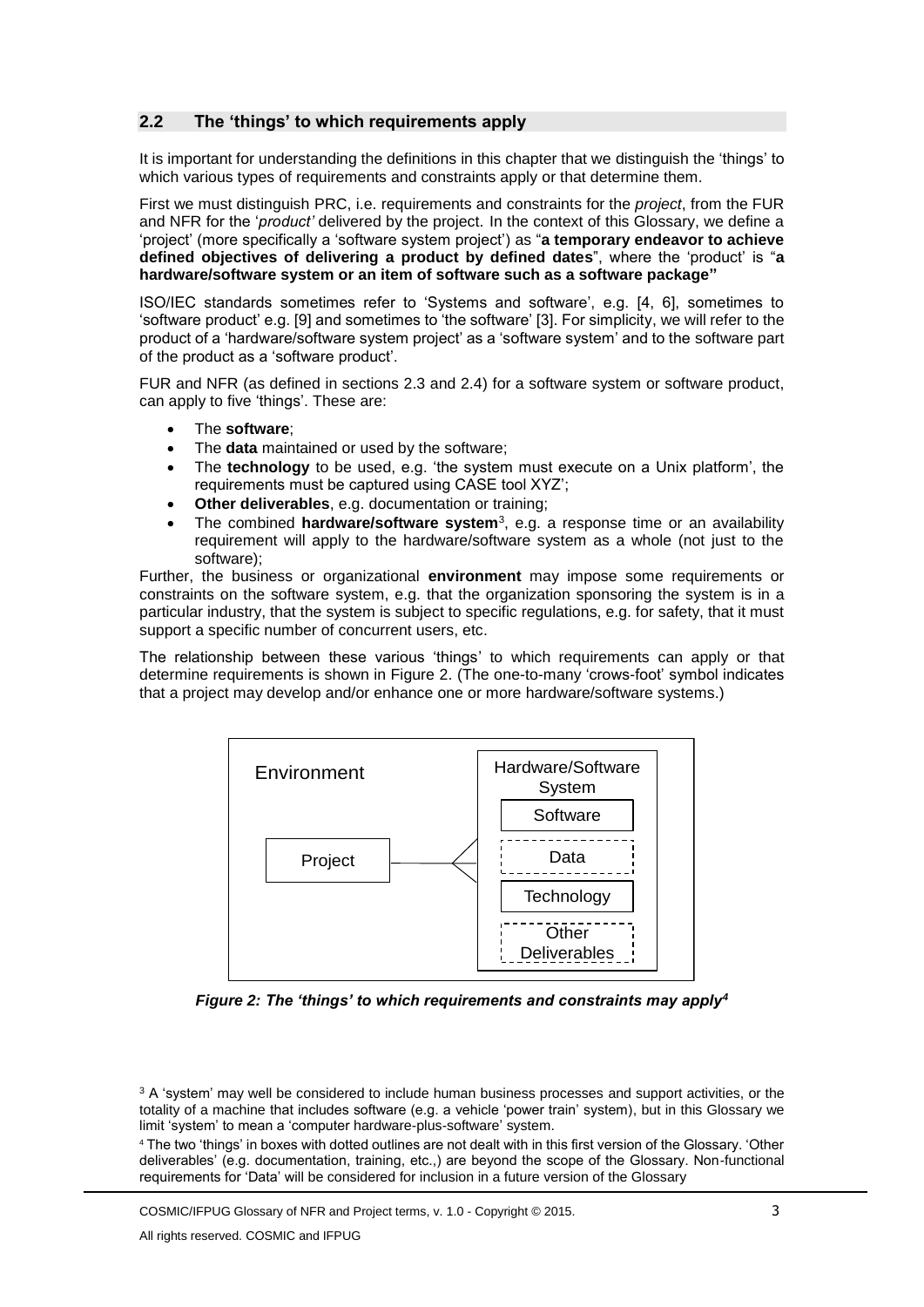Two important observations in relation to Figure 2:

- From their definition (see 2.3), Functional User Requirements apply only to software.
- Other types of requirements that are commonly thought of as 'Non-Functional' can apply to the software system, to the software product, to the data, the technology and to other deliverables, or may be are determined by the environment.

#### <span id="page-8-0"></span>**2.3 Functional User Requirements**

The ISO/IEC 14143-1:2007 definition [3] for the term 'Functional User Requirements' (or 'FUR') is used by both COSMIC and IFPUG.

#### **Functional User Requirements (FUR) - ISO/IEC 14143-1 Definition**

A sub-set of the user requirements. Requirements that describe what the software shall do, in terms of tasks and services.

NOTE: Functional User Requirements relate to but are not limited to:

- data transfer (for example Input customer data; Send control signal)
- data transformation (for example Calculate bank interest; Derive average temperature)
- data storage (for example Store customer order; Record ambient temperature over time)
- data retrieval (for example List current employees; Retrieve latest aircraft position)
- Examples of user requirements that are not Functional User Requirements include but are not limited to:
- quality constraints (for example usability, reliability, efficiency and portability)
- organizational constraints (for example locations for operation, target hardware and compliance to standards)
- environmental constraints (for example interoperability, security, privacy and safety)
- implementation constraints (for example development language, delivery schedule)

#### <span id="page-8-1"></span>**2.4 Non-Functional Requirements**

#### <span id="page-8-2"></span>*2.4.1 Definition*

There is no universally-accepted definition of a non-functional requirement.

ISO/IEC/IEEE 24765:2010 [4] defines non-functional requirements as:

#### **Non-functional requirement - ISO/IEC/IEEE 24765:2010 Definition**

A software requirement that describes not what the software will do but how the software will do it.

COSMIC and IFPUG have sought to develop a definition that may be easily compared and contrasted with the ISO/IEC/IEEE definition of FUR, to make it easier to distinguish FUR and NFR, as below:

#### **Non-Functional requirements – Definition**

Any requirement for a software system or for a software product, including how it should be developed and maintained, and how it should perform in operation, except any functional user requirement for the software. Non-functional requirements concern:

• the software system or software product quality;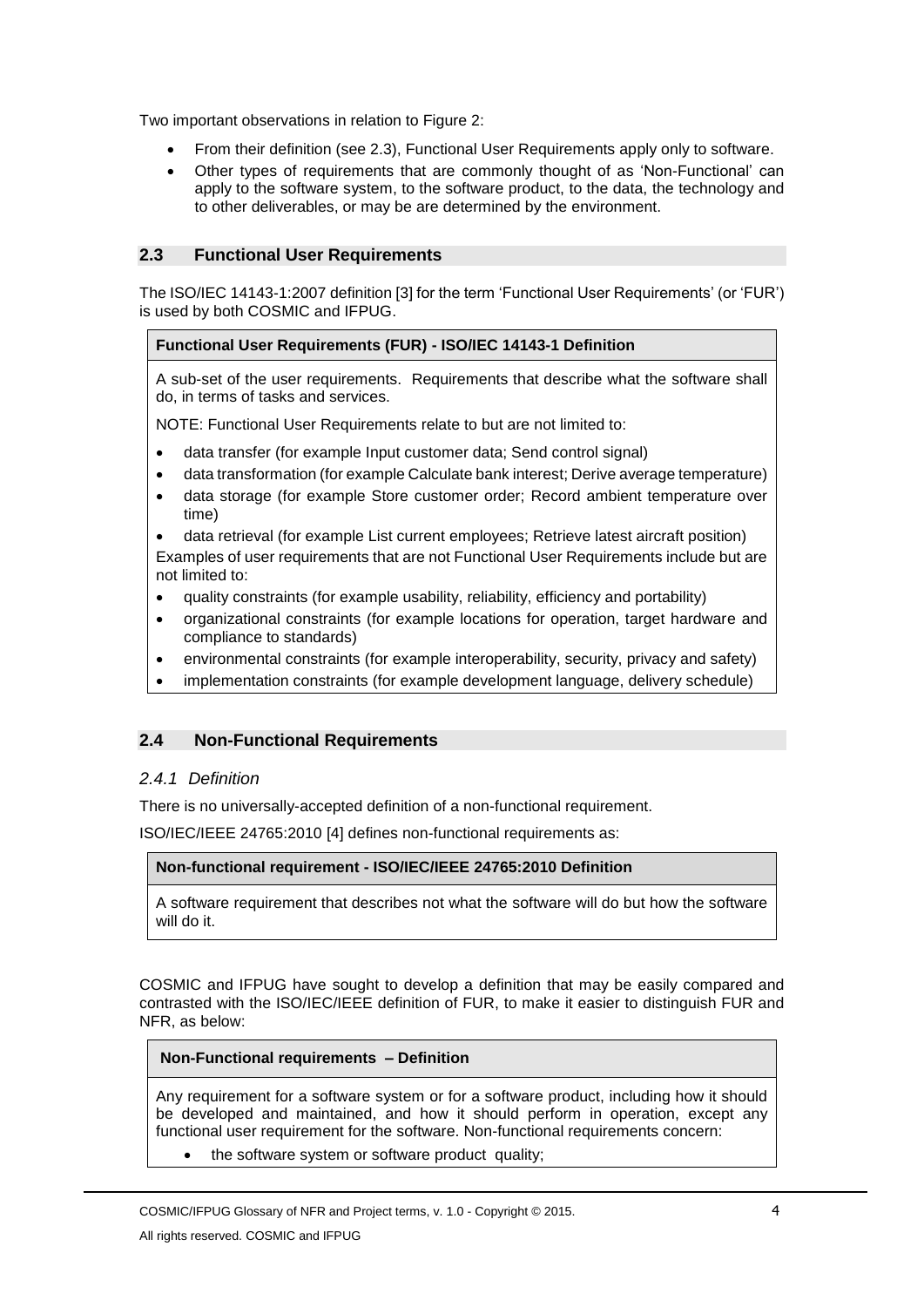- the environment in which the software system or software product must be implemented and which it must serve;
- the processes and technology to be used to develop and maintain the software system or software product and the technology to be used for their execution.

### <span id="page-9-0"></span>*2.4.2 The main classes of NFR*

The list of NFR terms was developed starting from the list in [5], expanded by including a wider range of ISO or IEEE terms, then followed by some rationalization as explained in section 3.1. The resulting list comprises 60 terms.

The 60 terms are divided into three Main Classes (corresponding to the three bullet points of the NFR definition) to make them more manageable and easier to find, as shown in the tables in Chapter 3. A very important factor in deciding on this structure was to reconcile the NFR classification with the structure of the 'product quality model' of the ISO/IEC 25010:2011 'System and software product Quality Requirements and Evaluation' ('SQuaRE') standard [6].

#### **Quality Requirements - Definition**

Requirements for the quality or for the architecture or design of a delivered software system or software product.

#### **System Environment Requirements - Definition**

Characteristics of the environment in which a software system or software product is developed and maintained and which it must support in operation, e.g., its user base, etc.

#### **Technical Requirements - Definition**

Requirements for how a software system or software product will be built, such as the programming language to be used and the technology (hardware and communications) that the software system or software product will need in operation.

Notes:

1. From the COSMIC perspective, Quality NFR may evolve wholly or partly as a project progresses into functionality that increases the functional size of the software [1]. From the IFPUG perspective, Quality NFR contribute to the non-functional size [2].

System Environment Requirements and Technical Requirements do not affect the functional size of the software product but may affect the project effort.

2. In addition to quality NFR for the software systems and software product, ISO/IEC has published a 'Data Quality Model' [9] which includes 15 terms that describe data quality from two perspectives, 'inherent' and 'system dependent', which partly overlap.

'Inherent' terms concern data quality attributes which describe whether the data itself meets needs, e.g. Accuracy, Completeness, Consistency, and Credibility

'System dependent' terms concern data quality attributes that depend on the system environment in which the data are used (hardware, devices, software etc.), e.g. Accessibility, Availability, Portability, and Precision.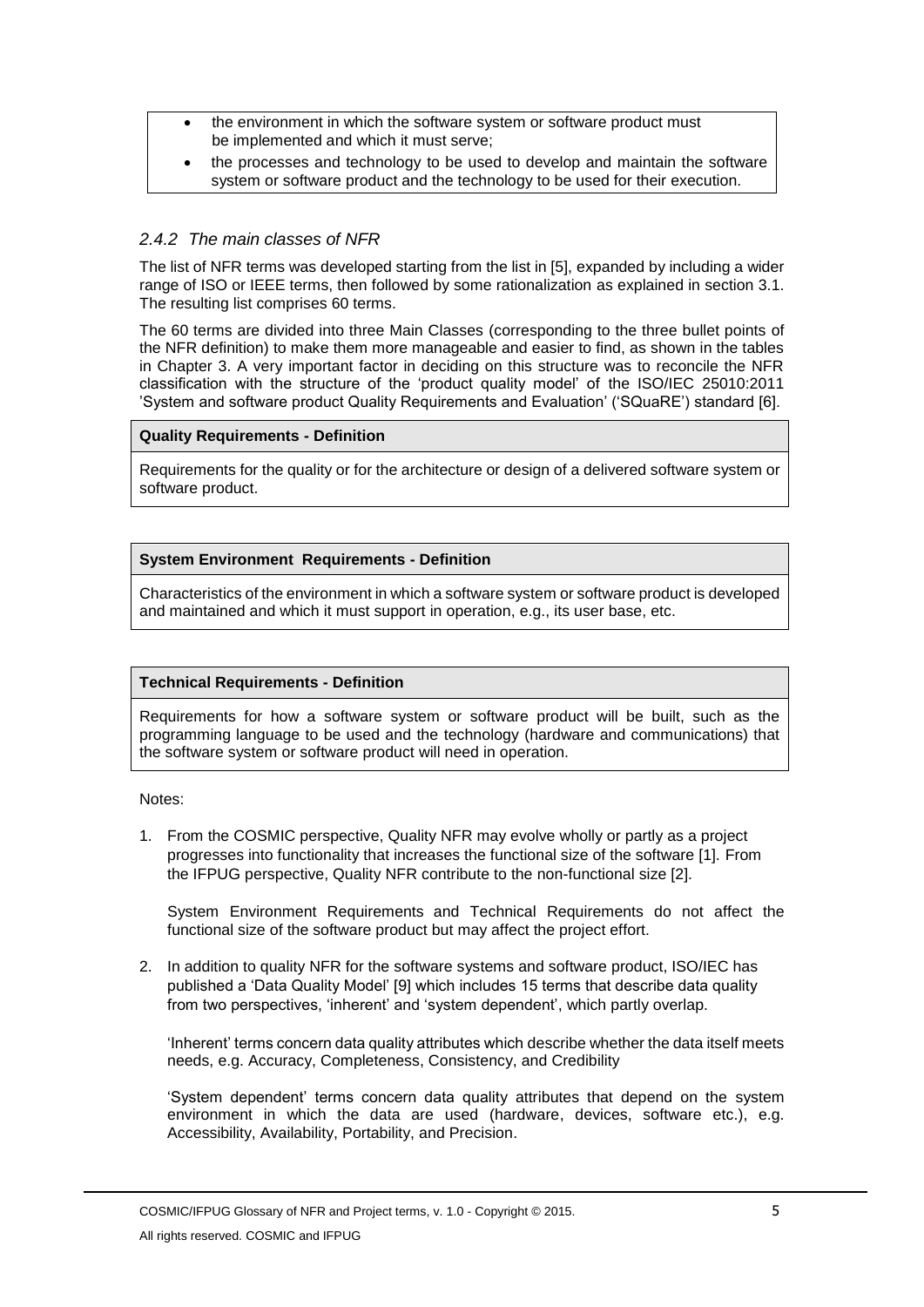Several of the terms in this Glossary with definitions relevant to NFR of the software system or software product also occur in the ISO/IEC 'Data Quality Model' with definitions relevant to the quality of data used or maintained by the software product [9].

This first version of the NFR Glossary does not include the definitions that are relevant to data quality. They will be considered for inclusion in a future version of the Glossary.

# <span id="page-10-0"></span>**2.5 Project Requirements and Constraints**

#### **Project Requirements and Constraints - Definition**

Requirements that define how a software system project should be managed and resourced, or constraints that affect its performance.

Requirements may include:

- the targets the project should achieve (e.g. budget, delivery date, product quality);
- the project management processes that should be used;
- how the project should be governed and resourced.

Constraints may include:

- limitations on the project resources planned or needed;
- dependencies on other projects outside the control of the project concerned.

#### <span id="page-10-1"></span>**2.6 Summary model of requirements for a software system project**

Figure 3 shows the overall classification scheme for the various types of requirements that may arise in a software project, as used in this Glossary.



*Figure 3: Summary model of requirements for a software system project*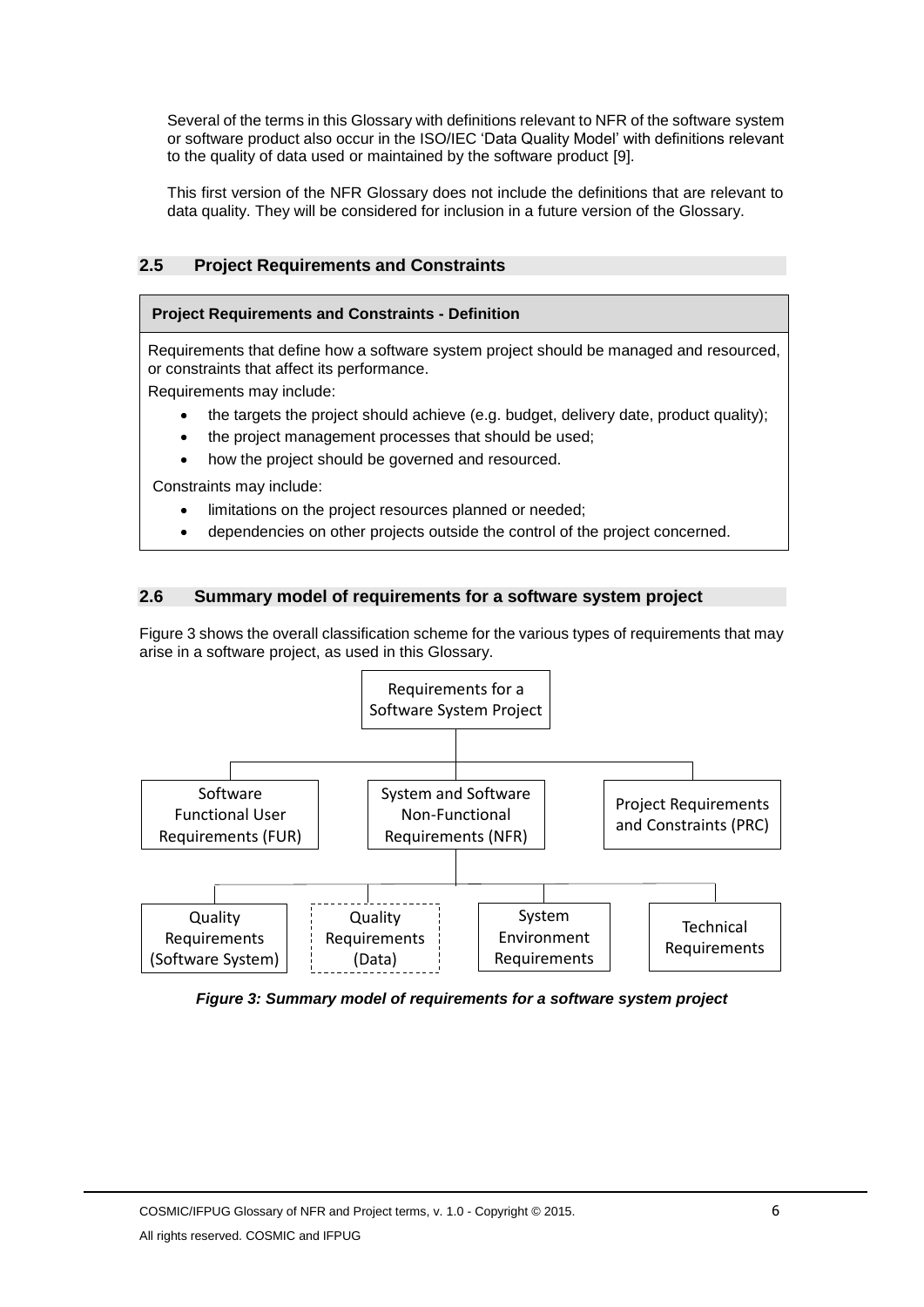# <span id="page-11-0"></span>**SELECTION AND CLASSIFICATION OF NFR AND PROJECT REQUIREMENT AND CONSTRAINT TERMS**

#### <span id="page-11-1"></span>**3.1 Selection of NFR terms**

Because there are so many possible NFR terms and because of the overlaps, subtleties and variations of definition, there will probably never be a complete universally-accepted list. (One study reportedly listed 186 NFR terms. Another study [7] found 122 terms and structured them into a hierarchy.) The list of 60 NFR terms given in the Glossary aims to be reasonably comprehensive and a useful practical starting point.

Readers should feel free to modify this list for their own purposes and, if they feel strongly, suggest changes to the list in the Glossary, using the procedure of Appendix A.

Selection of terms involved many pragmatic judgments. First we included only terms that are 'elementary' NFR, i.e. terms that are not composites of, or derived from, or classes of other NFR terms. This is because the number of terms derived from two or more elementary NFR is huge. If needed, these can be defined locally.

*EXAMPLE 1: The term 'performance' is one of the parameters of the SQuaRE Quality Model [6], defined as 'the degree to which a system or component accomplishes its designated functions within given constraints, such as speed, accuracy, or memory usage'. The term 'performance' is therefore a composite NFR covering several possible parameters. To state a non-functional requirement of 'performance' would be meaningless without further information; you must specify a specific performance parameter, such as 'response time ', or 'transaction rate'. So 'performance' is not included.*

*EXAMPLE 2: All terms concerned with costs have been excluded, e.g. 'cost of ownership', 'ROI', etc., as they can all be derived from other data. Cost comparisons are, of course, extremely important but to understand them properly may require knowledge of cost accounting conventions (e.g. whether staff-rates are fully-loaded with all overheads, or only partially loaded), cost inflation (if comparing historic data) currency exchange rates, etc. These factors can be considered locally.*

*EXAMPLE 3: The ISBSG requirement to record Programming language 'level', (i.e. 2GL. 3 GL, 4 GL, etc.) [8], was omitted since these classes of 'programming language' are not well defined. Instead, 'programming language' and 'programming paradigm' are included.*

Second, we excluded terms that are 'sub-sorts' of other terms included in the Glossary.

*EXAMPLE 4: 'Maintainability' is included but it has many sub-sorts, e.g. modularity, modifiability, extendibility, flexibility, testability, etc. These sub-sort terms are not included. Maintainability might also be made easier by using re-usable software, hence 're-usability' may also be considered as a sub-sort of maintainability. However a requirement for 'reusability' is different from a requirement for 'maintainability', with different consequences for project activities, so both these terms are included.*

Third, we avoided terms with strongly overlapping definitions.

*EXAMPLE 5: 'Modifiability', 'Evolvability' and 'Extensibility' overlap with 'Adaptability'. Only the latter was included.*

Some decisions on what to include or exclude were marginal.

*EXAMPLE 6: The* ISO/IEC 25010:2011 *definition of 'adaptability' (defined as 'degree to which a product or system can effectively and efficiently be adapted for different or evolving hardware, software or other operational or usage environments') overlaps strongly with that*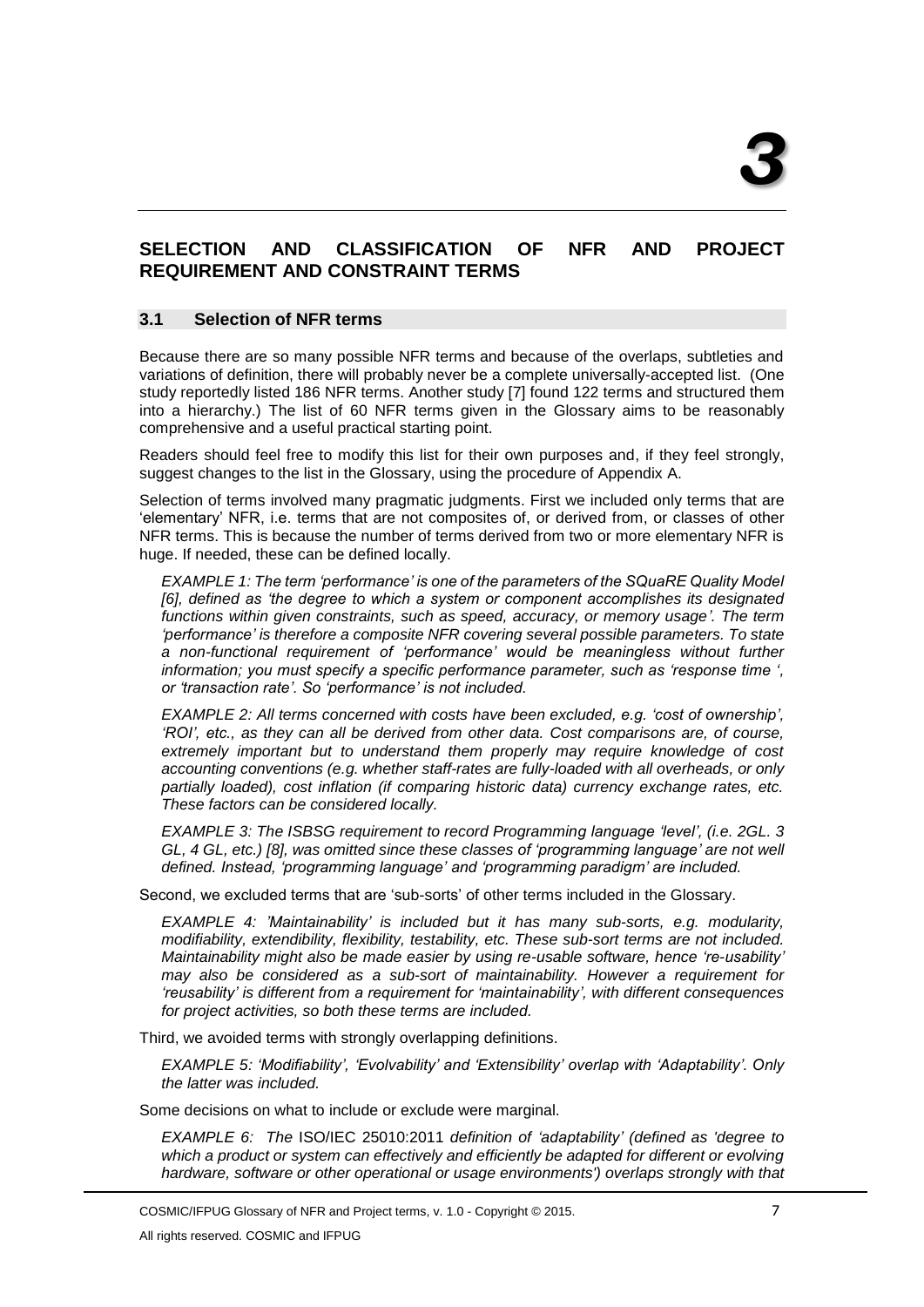*of 'portability' (defined as '(1) ease with which a system or component can be transferred from one hardware or software environment to another (*ISO/IEC/IEEE *24765:2010) (2) capability of a program to be executed on various types of data processing systems without converting the program to a different language and with little or no modification (ISO 2382- 1:1993)). However, given the ISO/IEC 25010:2011 definition, 'adaptability' could also be applied to evolving business requirements. We therefore included both portability and adaptability.*

A few terms that have ISO definitions were excluded for reasons that might not be clear. See section 4.4 of the Glossary on 'Miscellaneous terms', where the reasons for their exclusion are given.

#### <span id="page-12-0"></span>*3.1.1 Quality Requirements*

The table below shows the 42 NFR terms in this class quite closely mapped to the eight groups of the ISO/IEC 25010:2011 'Product Quality' model [6]. A ninth group ('Related to system or software architecture or design') of terms that are not mentioned in ISO/IEC 25010:2011 also seems to fit naturally into this main class.

|                | <b>Quality Group</b>                                             | <b>NFR terms</b>                                                                                                                                        |
|----------------|------------------------------------------------------------------|---------------------------------------------------------------------------------------------------------------------------------------------------------|
| 1              | Related to the quality of the data maintained<br>by the software | Accountability<br>Accuracy<br>Auditability<br>Precision<br>Validation (of data)                                                                         |
| 2              | Related to system performance                                    | Response time<br><b>Transaction rate</b>                                                                                                                |
| 3              | Related to compatibility                                         | Co-existence<br>Compatibility<br>Interoperability                                                                                                       |
| $\overline{4}$ | Related to the ease of use by the intended<br>user               | Accessibility<br>Aesthetics (of the UI)<br>Customer satisfaction (software)<br>Learnability<br>Multi-lingual support<br>Operability<br><b>Usability</b> |
| 5              | Related to system reliability                                    | Availability<br>Back-up<br>Dependability<br><b>Diversity</b><br>Failure management<br>Fault tolerance<br>Recoverability<br>Reliability<br>Safety        |
| 6              | Related to control of access                                     | Authenticity<br>Confidentiality<br>Non-repudiation<br>Privacy<br>Security<br>Usage mode (live vs training/testing)                                      |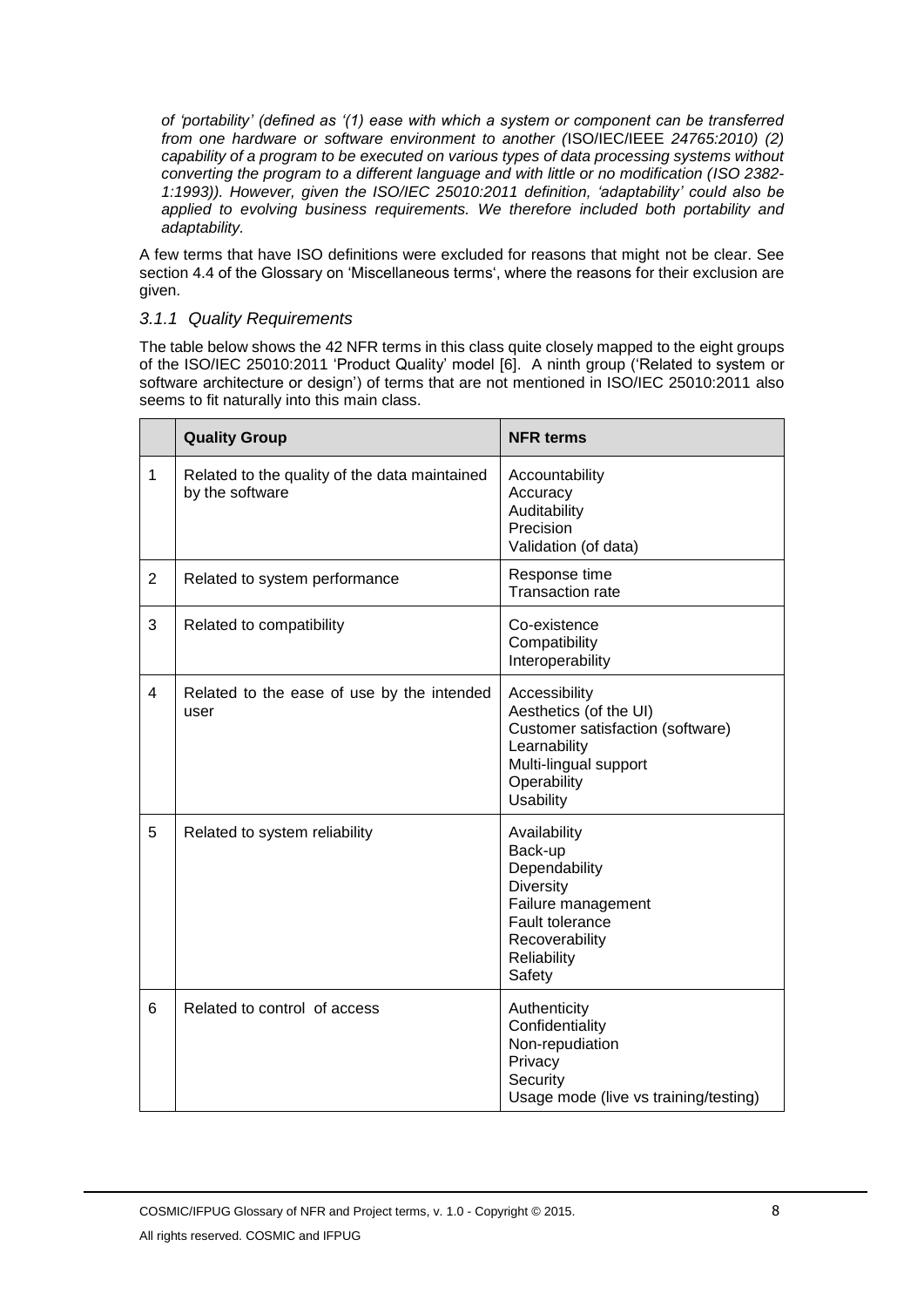|   | <b>Quality Group</b>                                    | <b>NFR terms</b>                                                                |  |
|---|---------------------------------------------------------|---------------------------------------------------------------------------------|--|
| 7 | Related to maintainability                              | Adaptability<br>Maintainability<br>Reusability<br>Re-use type                   |  |
| 8 | Related to ease of deployment                           | Installability<br>Portability                                                   |  |
| 9 | Related to system or software architecture or<br>design | Architecture/Design<br>Interfaces<br>Open source<br>Operational processing mode |  |

# <span id="page-13-0"></span>*3.1.2 System Environment Requirements*

The six System Environment Constraints that characterize the environment that a software system must support are taken mainly from the ISBSG Data Collection forms [8].

|   | <b>System Environment Group</b> | <b>NFR terms</b>                                                     |
|---|---------------------------------|----------------------------------------------------------------------|
|   | Context                         | Industry                                                             |
|   | <b>Application Domain</b>       | Application type (or software type)<br>Application sub-type          |
| 3 | Implementations                 | Implementations (no. of)                                             |
| 4 | User Base                       | Distinct users - maximum number<br>Concurrent users - maximum number |

#### <span id="page-13-1"></span>*3.1.3 Technical Requirements*

The 12 Technical Requirements are taken mainly from the ISBSG Data Collection forms [8].

|   | <b>Technical Group</b>                     | <b>NFR terms</b>                                                                                                      |
|---|--------------------------------------------|-----------------------------------------------------------------------------------------------------------------------|
|   | <b>Operational Platform</b>                | Operational platform type<br>Operational platform physical distribution<br>Operational platform volatility            |
| 2 | Database                                   | Database management system<br>Database size                                                                           |
| 3 | <b>Operational Platform</b><br>constraints | Communications network<br>Operational processor memory<br>Operational processor speed<br>Operational storage capacity |
| 4 | Development requirements                   | Methods and tools<br>Programming language<br>Programming paradigm                                                     |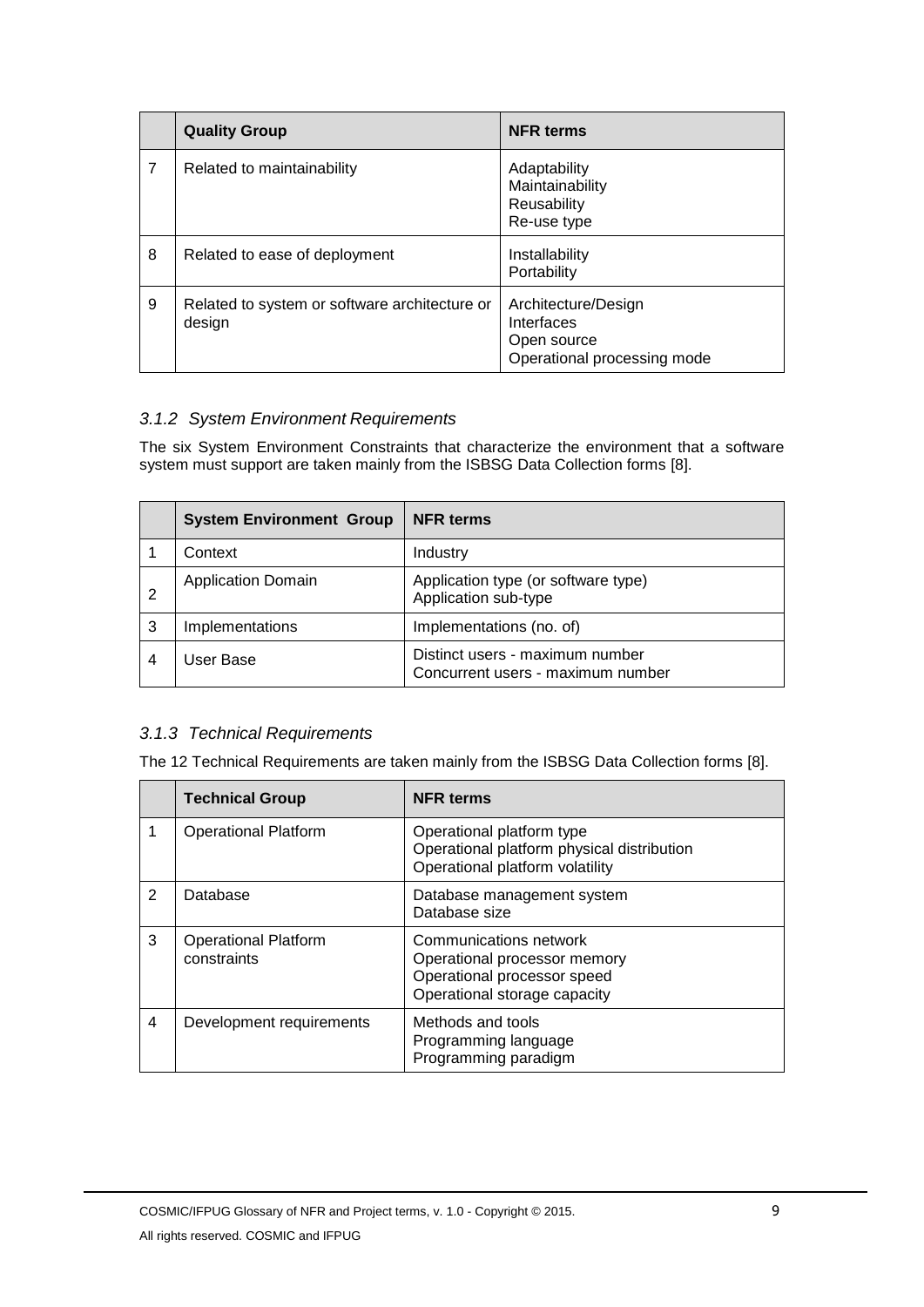# <span id="page-14-0"></span>**3.2 Selection of Project Requirements and Constraints Terms**

|   | <b>Project Requirement and</b><br><b>Constraint Group</b> | <b>PRC</b> terms                                                                                                 |
|---|-----------------------------------------------------------|------------------------------------------------------------------------------------------------------------------|
| 1 | Project Type                                              | Project type (e.g. new vs enhancement)                                                                           |
| 2 | <b>Project Resources</b>                                  | Effort<br>Skills and experience level<br><b>Staffing level</b><br>Team relationships<br>Work breakdown structure |
| 3 | <b>Project Quality</b>                                    | Customer satisfaction (project)<br>Defect count                                                                  |
| 4 | <b>Project Risk</b>                                       | Dependencies on other parties<br>Post-project review findings<br><b>Risk</b><br>Scope change                     |
| 5 | <b>Project Processes</b>                                  | Development environment<br>Governance<br>Location<br>Process maturity<br>Project management method               |
| 6 | <b>Project Duration (Schedule)</b>                        | Duration<br>Schedule compression / expansion                                                                     |

The 19 terms are mostly taken from ISBSG and PMI® Terminology [11].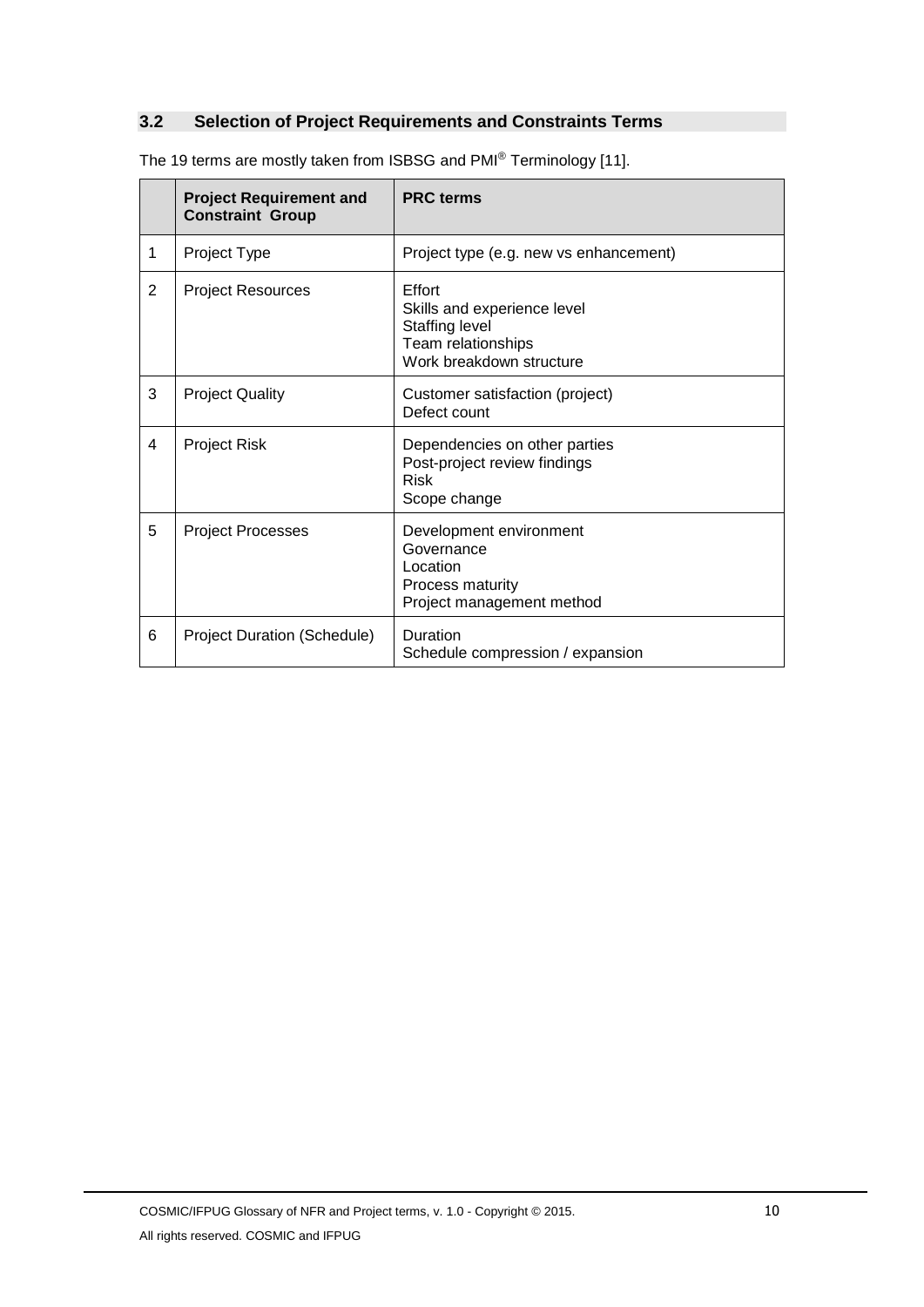# <span id="page-15-0"></span>**GLOSSARIES OF TERMS**

This Glossary lists the terms in alphabetic order in their respective sections, selected according to the criteria described in section 3.1. Their definitions are taken from the sources listed below.

Readers who wish to add to the list or amend this list are asked to use the Change Request and Comment Procedure in the Appendix to this Guideline.

#### <span id="page-15-1"></span>**4.1 Sources of ISO standard and other definitions**

| Doc. Reference No.              | <b>Document Title</b>                                                                                                                                                  |  |
|---------------------------------|------------------------------------------------------------------------------------------------------------------------------------------------------------------------|--|
| Chambers                        | The Chambers Dictionary, 13th addition, 2014                                                                                                                           |  |
| <b>COSMIC</b>                   | Definition proposed by the Measurement Practices Committee<br>of the Common Software Measurement International<br>Consortium, usually based on The Chambers Dictionary |  |
| IEC 60050-191                   | International Electrotechnical Vocabulary, Chapter 191,<br>Dependability and quality of service, 1990.                                                                 |  |
| IEEE 982.1-2005                 | <b>IEEE Standard Dictionary of Measures of the Software Aspects</b><br>of Dependability                                                                                |  |
| IEEE 1012-2004                  | <b>IEEE Standard for Software Verification and Validation</b>                                                                                                          |  |
| <b>ISBSG</b>                    | Glossary of terms for software project development and<br>enhancement v5.16a, 22/08/12                                                                                 |  |
| ISO 5725-1:1994                 | Accuracy (trueness and precision) of measurement methods<br>and results - Part 1: General principles and definitions                                                   |  |
| ISO 9241-110: 2006              | Ergonomics of human-system interaction - Part 110: Dialogue<br>principles                                                                                              |  |
| ISO 9241-171:2008               | Ergonomics of human-system interaction - Part 171: Guidance<br>on software accessibility                                                                               |  |
| ISO/IEC 2382-1:<br>1993         | Information technology-Vocabulary-Part 1: Fundamental terms                                                                                                            |  |
| <b>ISO/IEC 2382-</b><br>20:1990 | Information technology-Vocabulary-Part 20: System<br>development                                                                                                       |  |
| ISO/IEC 10746-<br>2:2009        | Information technology - Open Distributed Processing -<br><b>Reference Model: Foundations</b>                                                                          |  |
| ISO/IEC 12207:2008              | Systems and software engineering-Software life cycle<br>processes                                                                                                      |  |
| ISO/IEC 15026-<br>1:2013        | Systems and software engineering - Systems and software<br>assurance - Part 1: Concepts and vocabulary                                                                 |  |
| ISO/IEC 15288:2008              | Systems and software engineering-Software life cycle<br>processes                                                                                                      |  |
| ISO/IEC 20000-<br>1:2011        | Information technology-Service management-Part 1: Service<br>management system requirements                                                                            |  |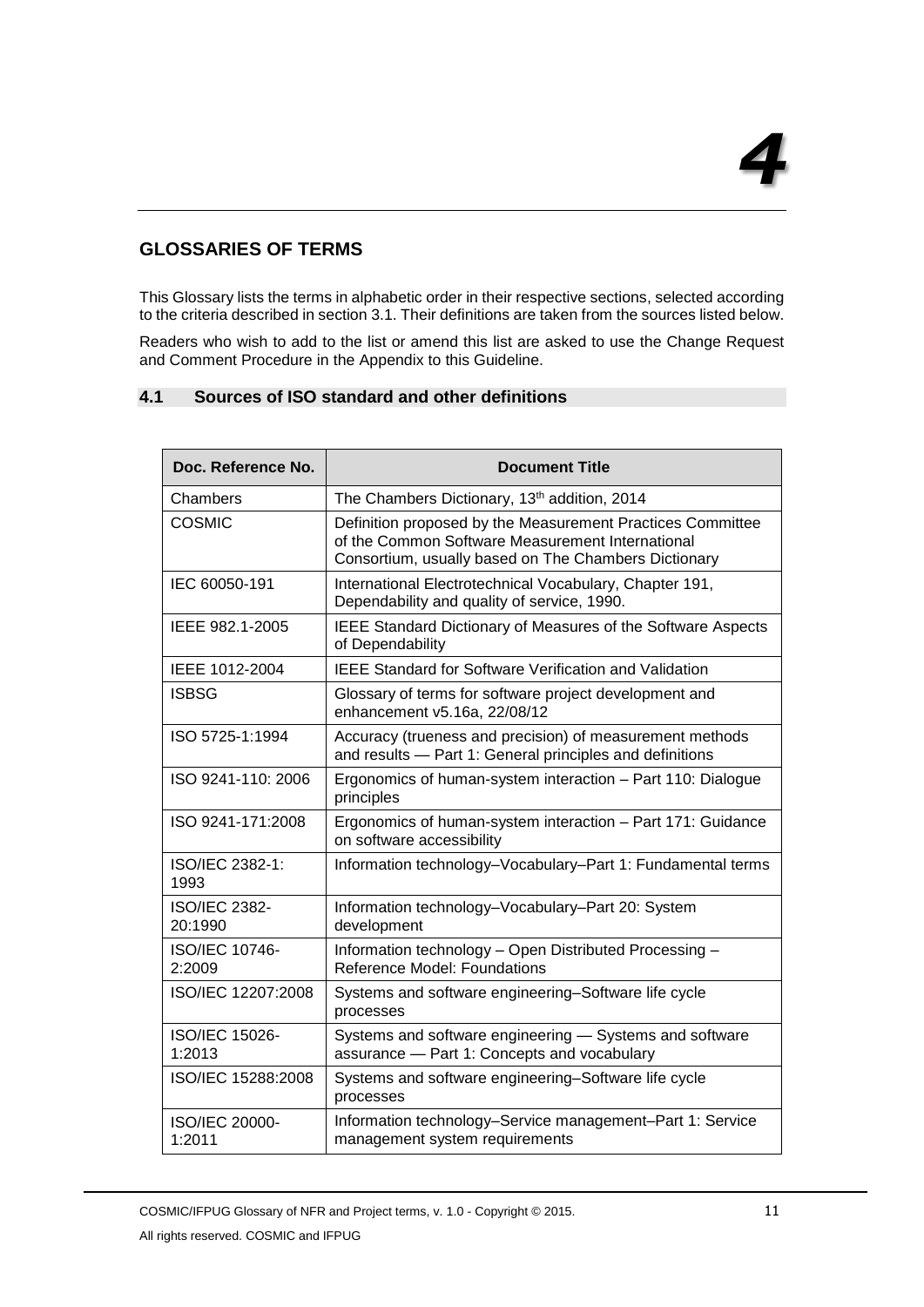| ISO/IEC/IEEE<br>24765:2010  | Systems and software engineering-Vocabulary                                                                                                         |
|-----------------------------|-----------------------------------------------------------------------------------------------------------------------------------------------------|
| ISO/IEC 25010:2011          | System and software engineering–Systems and software<br>product Quality Requirements and Evaluation (SquaRE)-<br>System and software quality models |
| ISO/IEC 25062:2006          | Software engineering - Software product Quality Requirements<br>and Evaluation (SquaRE)                                                             |
| ISO/IEC 42010:2011          | Systems and software engineering - Architecture description                                                                                         |
| ISBN-13: 893-<br>7485908328 | Project Management Body of Knowledge, PMI®                                                                                                          |
| Wikipedia                   | www.wikipedia.org                                                                                                                                   |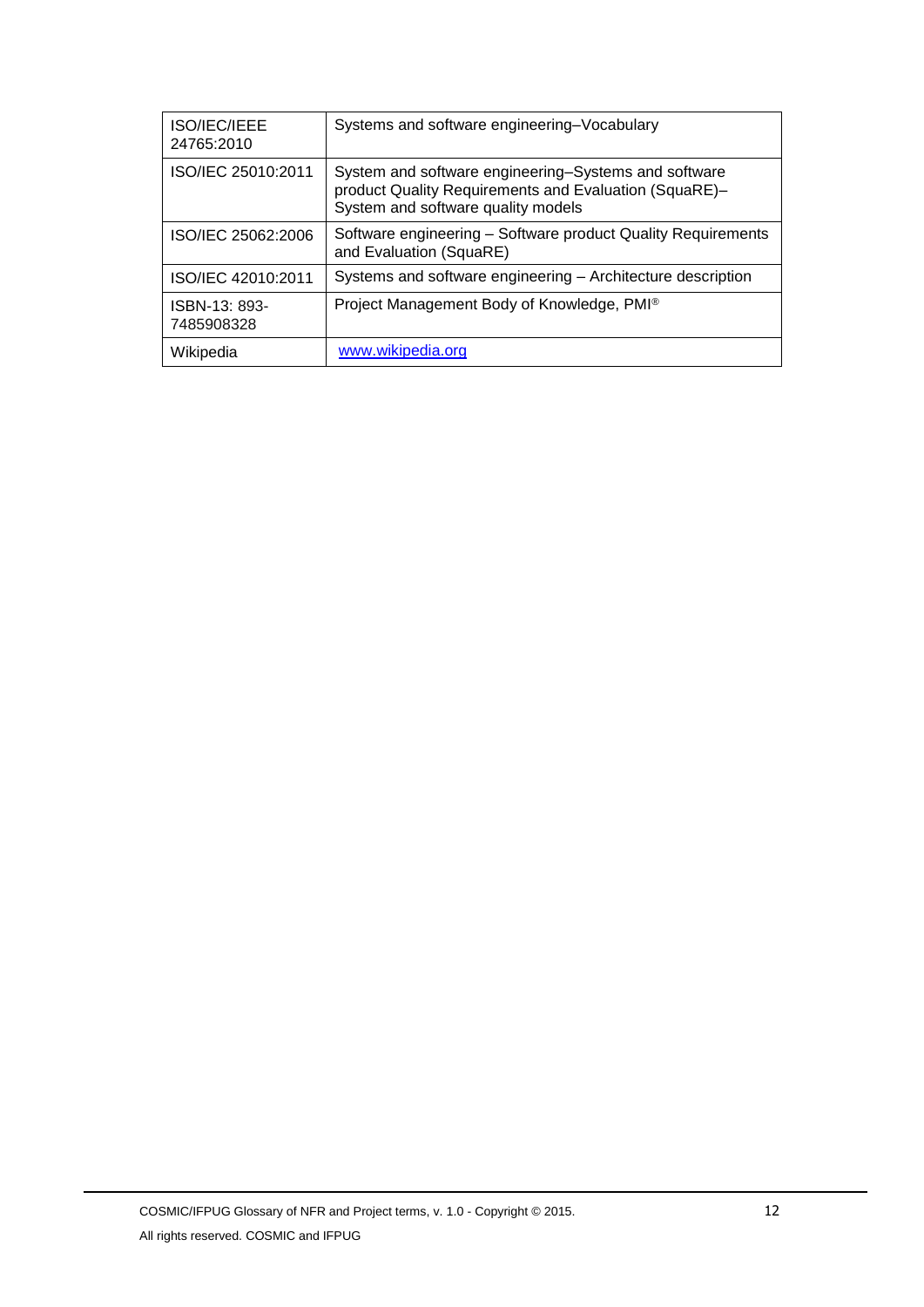# **4.2 Glossary of terms for a software system or software product**

The following abbreviations are used in the Glossary:

'Env.' = System Environment Requirements; 'Tech.' = Technical Requirements;

N.B. The classification given for each term is not absolute. Some NFR terms could be classified under more than one heading.

<span id="page-17-0"></span>

| <b>NFR Term</b> | <b>Class</b> | Group        | <b>Definition</b>                                                                                                                                                                                                                                                                        |
|-----------------|--------------|--------------|------------------------------------------------------------------------------------------------------------------------------------------------------------------------------------------------------------------------------------------------------------------------------------------|
| Accessibility   | Quality      | Ease of use  | (1) Usability of a product, service, environment or facility by people with the widest range of<br>capabilities (ISO/IEC 25062:2006)                                                                                                                                                     |
|                 |              |              | (2) Degree to which a product or system can be used by people with the widest range of<br>characteristics and capabilities to achieve a specified goal in a specified context of use (ISO/IEC<br>25010:2011).                                                                            |
|                 |              |              | Note: Although "accessibility" typically addresses users who have disabilities, the concept is not<br>limited to disability issues. The range of capabilities includes disabilities associated with age.<br>(ISO 9241-171:2008)                                                          |
| Accountability  | Quality      | Data quality | (1) Degree to which the actions of an entity can be traced uniquely to the entity (ISO/IEC<br>25010:2011).                                                                                                                                                                               |
|                 |              |              | (2) State of being answerable for decisions and activities to the organizational governing<br>bodies, legal authorities and, more broadly, its stakeholders (ISO 26000:2010)                                                                                                             |
| Accuracy        | Quality      | Data quality | (1) A qualitative assessment of correctness, or freedom from error (ISO/IEC/IEEE 24765:2010).<br>(2) A quantitative measure of the magnitude of error (ISO/IEC/IEEE 24765:2010). The proximity<br>of a result or a measure to the true value (ISO 5725-1:1994)<br>See also: 'Precision'. |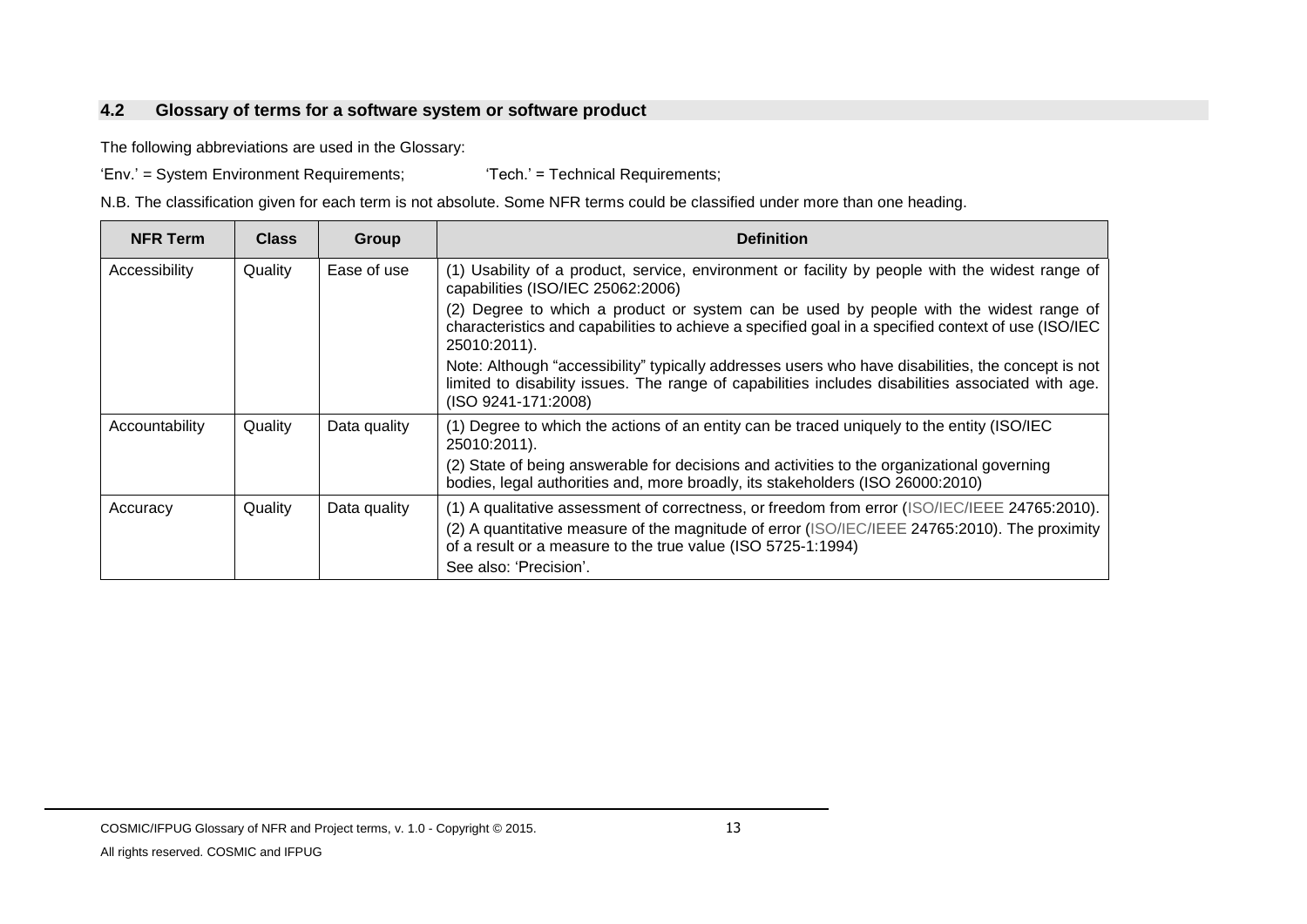| <b>NFR Term</b>                                    | <b>Class</b> | Group                                              | <b>Definition</b>                                                                                                                                                                                                                                                                                                                                                                                                                                                                                                                                                                                                                                                                                                                 |
|----------------------------------------------------|--------------|----------------------------------------------------|-----------------------------------------------------------------------------------------------------------------------------------------------------------------------------------------------------------------------------------------------------------------------------------------------------------------------------------------------------------------------------------------------------------------------------------------------------------------------------------------------------------------------------------------------------------------------------------------------------------------------------------------------------------------------------------------------------------------------------------|
| Adaptability                                       | Quality      | Maintainability                                    | Degree to which a product or system can effectively and efficiently be adapted for different or<br>evolving hardware, software or other operational or usage environments (ISO/IEC 25010:2011).<br>Note: Adaptability includes the scalability of internal capacity, such as screen fields, tables,<br>transaction volumes, and report formats. Adaptations include those carried out by specialized<br>support staff, business or operational staff, or end users. If the system is to be adapted by the<br>end user, adaptability corresponds to suitability for individualization as defined in ISO 9241-<br>110:2006.<br>See also: 'Portability'<br>Related concepts: modifiability, evolvability, extendability, flexibility |
| Aesthetics (of<br>the user<br>interface)           | Quality      | Ease of use                                        | Degree to which a user interface enables pleasing and satisfying interaction for the user (ISO/IEC<br>25010:2011).<br>Note: refers to properties of the product or system that increase the pleasure and satisfaction of<br>the user, such as the use of color and the nature of the graphical design.'<br>Related concept: 'Customer experience (software)'                                                                                                                                                                                                                                                                                                                                                                      |
| Application<br>Domain                              | Env.         | Application<br>domain                              | See 'Application Type (or 'Software type')'.                                                                                                                                                                                                                                                                                                                                                                                                                                                                                                                                                                                                                                                                                      |
| <b>Application Sub-</b><br><b>Type</b>             | Env.         | Application<br>domain                              | A type of software within each of the four ISBSG 'Application Types'. (The ISBSG Glossary lists<br>20 sub-types of Business Applications, 8 sub-types of Real-time Applications, 7 sub-types of<br>Mathematically-intensive software and 6 sub-types of Infrastructure software.)                                                                                                                                                                                                                                                                                                                                                                                                                                                 |
| <b>Application Type</b><br>(or 'Software<br>Type') | Env.         | Application<br>domain                              | A classification of software into four groups: business applications, real-time applications,<br>mathematically-intensive software, infrastructure software. (ISBSG)                                                                                                                                                                                                                                                                                                                                                                                                                                                                                                                                                              |
| Architecture /<br>design                           | Quality.     | System or<br>software<br>architecture or<br>design | Fundamental concepts or properties of a system in its environment embodied in its elements,<br>relationships, and in the principles of its design and evolution. (ISO/IEC/IEEE 42010:2011).<br>Examples: requirement to conform to the ISO 7-layer model, or to the AUTOSAR architecture<br>[12]                                                                                                                                                                                                                                                                                                                                                                                                                                  |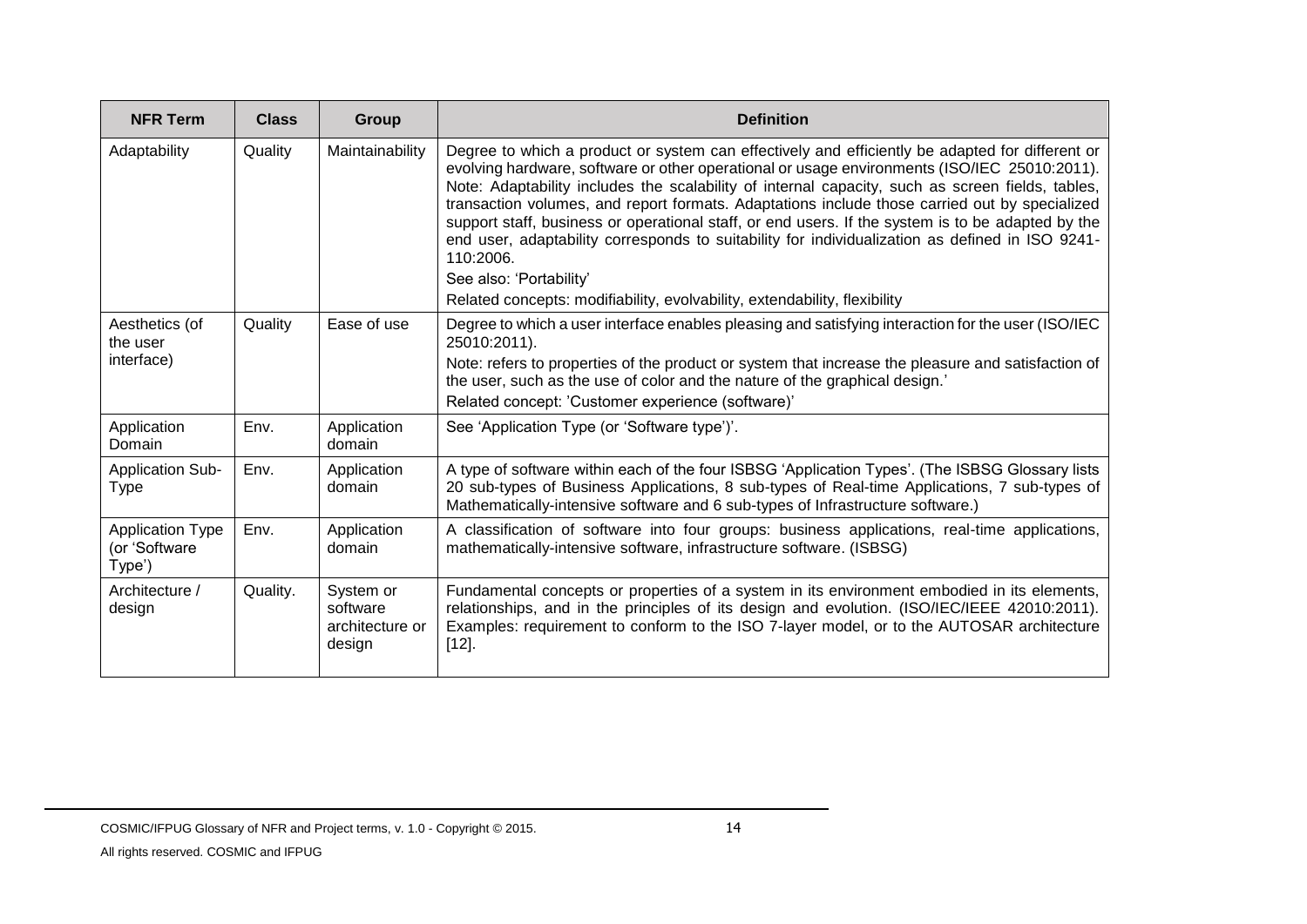| <b>NFR Term</b>           | <b>Class</b> | Group                                  | <b>Definition</b>                                                                                                                                                                                                                                                                                                                                                                                                             |
|---------------------------|--------------|----------------------------------------|-------------------------------------------------------------------------------------------------------------------------------------------------------------------------------------------------------------------------------------------------------------------------------------------------------------------------------------------------------------------------------------------------------------------------------|
| Auditability              | Quality      | Data quality                           | Facility of a software system or software product to enable an auditor to examine whether data<br>is processed correctly so as to meet requirements and internal or external audit standards<br>(COSMIC/IFPUG).                                                                                                                                                                                                               |
|                           |              |                                        | Related concepts: assurance, compliance to regulations                                                                                                                                                                                                                                                                                                                                                                        |
| Authenticity              | Quality      | Access control                         | The degree to which the identity of a subject or resource can be proved to be the one claimed<br>(ISO/IEC 25020:2011)                                                                                                                                                                                                                                                                                                         |
| Availability              | Quality      | System<br>reliability                  | (1) Ability of a service or service component to perform its required function at an agreed instant<br>or over an agreed period of time (ISO/IEC 20000-1:2011)                                                                                                                                                                                                                                                                |
|                           |              |                                        | (2) The degree to which a system or component is operational and accessible when required for<br>use (ISO/IEC 25010:2011)                                                                                                                                                                                                                                                                                                     |
|                           |              |                                        | Note: Availability is normally expressed as a ratio or percentage of the time that the service or<br>service component is actually available for use by the customer to the agreed time that the<br>service should be available. Availability is a combination of maturity (which reflects the frequency<br>of failure), fault tolerance and recoverability (which reflect the length of downtime following each<br>failure). |
|                           |              |                                        | See also: 'Fault tolerance', 'Reliability', 'Recoverability'                                                                                                                                                                                                                                                                                                                                                                  |
| Back-up                   | Quality      | System<br>reliability                  | (1) A system, component, file, procedure, or person available to replace or help restore a primary<br>item in the event of a failure or externally caused disaster (ISO/IEC/IEEE 24765:2010).                                                                                                                                                                                                                                 |
|                           |              |                                        | (2) to create or designate a system, component, file, procedure, or person as a replacement<br>(ISO/IEC/IEEE 24765:2010)                                                                                                                                                                                                                                                                                                      |
| Co-existence              | Quality      | Compatibility                          | Degree to which a product can perform its required functions efficiently while sharing a common<br>environment and resources with other products, without detrimental impact on any other product<br>(ISO/IEC 25010:2011)                                                                                                                                                                                                     |
| Communications<br>network | Tech.        | Operational<br>Platform<br>constraints | The type of data communication protocols that a software system or software product must<br>observe, e.g. none, standard LAN/WAN protocols, special open protocols, proprietary or<br>classified protocols, etc.' (COSMIC/IFPUG)                                                                                                                                                                                              |
| Compatibility             | Quality      | Compatibility                          | (1) Degree to which a product, system or component can exchange information with other<br>products, systems or components, or perform its required functions, while sharing the same<br>hardware or software environment (ISO/IEC 25020:2011).                                                                                                                                                                                |
|                           |              |                                        | (2) The ability of two or more systems or components to exchange information (ISO/IEC/IEEE<br>24765:2010)                                                                                                                                                                                                                                                                                                                     |
|                           |              |                                        | (3) The capability of a functional unit to meet the requirements of a specified interface without<br>appreciable modification (2382-1:1993)                                                                                                                                                                                                                                                                                   |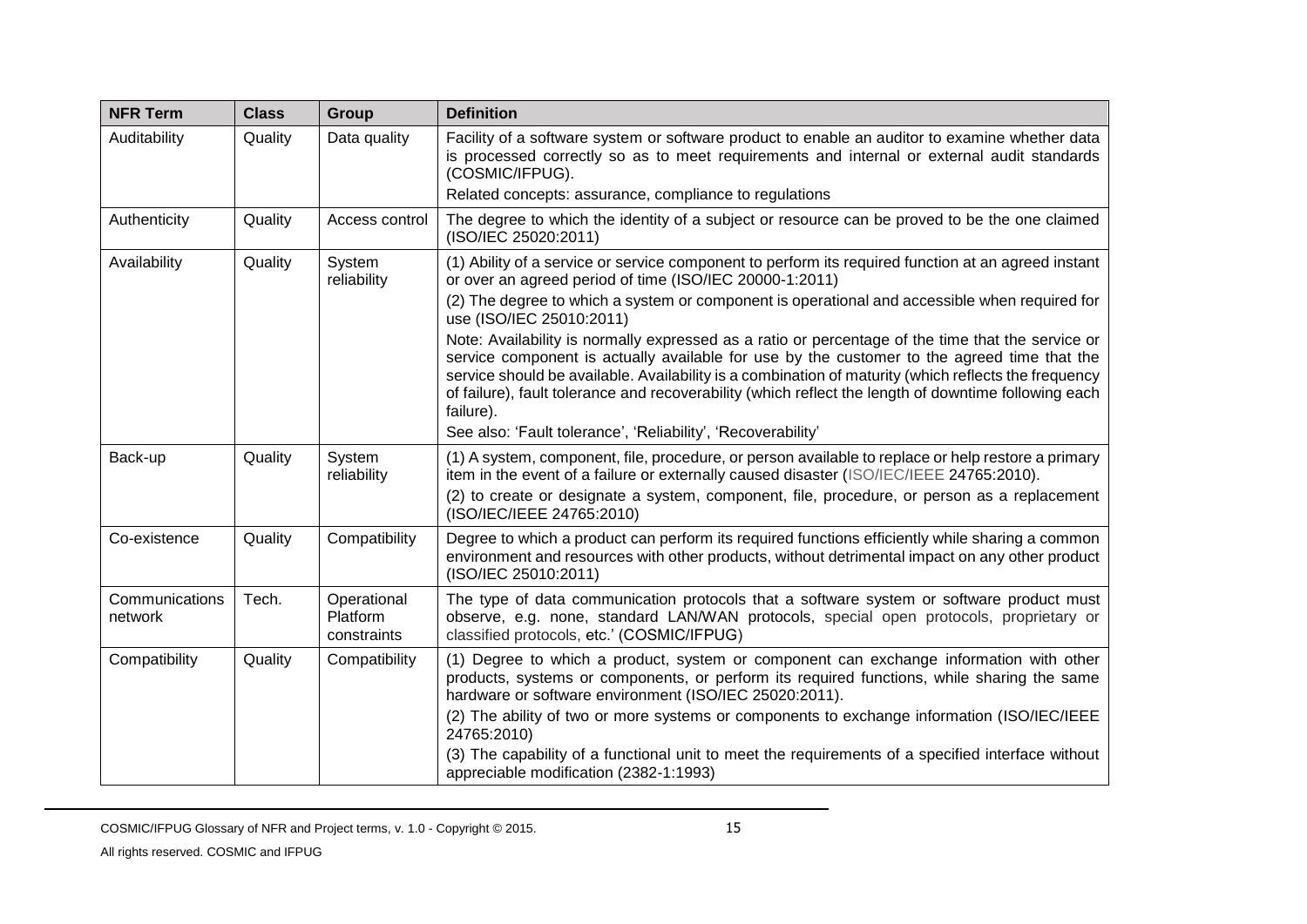| <b>NFR Term</b>                             | <b>Class</b> | Group                   | <b>Definition</b>                                                                                                                                                                                                                                                                                                                                                                                                                                                                                                                                                                                                                                                                                                                                                             |
|---------------------------------------------|--------------|-------------------------|-------------------------------------------------------------------------------------------------------------------------------------------------------------------------------------------------------------------------------------------------------------------------------------------------------------------------------------------------------------------------------------------------------------------------------------------------------------------------------------------------------------------------------------------------------------------------------------------------------------------------------------------------------------------------------------------------------------------------------------------------------------------------------|
| Concurrent users<br>- maximum<br>number     | Env.         | User base               | The maximum number of users that the system can support concurrently under specified<br>conditions (COSMIC/IFPUG)                                                                                                                                                                                                                                                                                                                                                                                                                                                                                                                                                                                                                                                             |
| Confidentiality                             | Quality      | Access control          | Degree to which a product ensures that data is accessible only by those authorized (ISO/IEC<br>25010:2011) Example degrees: 'internal use only', 'secret', 'top secret'. See also 'Privacy'                                                                                                                                                                                                                                                                                                                                                                                                                                                                                                                                                                                   |
| Customer<br>Satisfaction<br>(software)      | Quality      | Ease of use             | The degree to which the customer of a software system or software product is satisfied with the<br>system/product (COSMIC/IFPUG)                                                                                                                                                                                                                                                                                                                                                                                                                                                                                                                                                                                                                                              |
| Database<br>management<br>system (software) | Tech.        | Database                | Software system that is used by an application to efficiently manage the access control, storage<br>and retrieval of persistent data used by the application. Sometimes regarded as part of the<br>infrastructure software (COSMIC/IFPUG)                                                                                                                                                                                                                                                                                                                                                                                                                                                                                                                                     |
| Database size                               | Tech.        | Database                | (1) A measure of the physical storage space needed for a database, usually measured in units<br>such as 'megabytes'.<br>(2) A measure of the size of a database in units relevant to the business application software<br>that will use the database, e.g. no. of customers, no. of employees (COSMIC/IFPUG)                                                                                                                                                                                                                                                                                                                                                                                                                                                                  |
| Dependability                               | Quality      | System<br>Reliability   | (1) Trustworthiness of a computer system such that reliance can be justifiably placed on the<br>service it delivers (IEEE 982.1-2005).<br>(2) Availability performance and its influencing factors: reliability performance, maintainability<br>performance and maintenance support performance (ISO/IEC 15026-1:2013)<br>(3) The ability to perform when required (IEC 60050-191:1990)<br>Note: Dependability characteristics include availability and its inherent or external influencing<br>factors, such as availability, reliability (including fault tolerance and recoverability), security<br>(including confidentiality and integrity), maintainability, durability, and maintenance support.<br>(taken from the definition of 'Reliability' in ISO/IEC 25010:2011) |
| Disaster recovery                           | Quality      | System<br>Reliability   | See 'Recoverability"                                                                                                                                                                                                                                                                                                                                                                                                                                                                                                                                                                                                                                                                                                                                                          |
| Distinct users -<br>maximum<br>number       | Env.         | User base               | The maximum number of distinctly identifiable users that the system can support<br>(COSMIC/IFPUG)                                                                                                                                                                                                                                                                                                                                                                                                                                                                                                                                                                                                                                                                             |
| <b>Distributed</b><br>Processing            | Tech.        | Operational<br>Platform | See 'Operational Platform type'                                                                                                                                                                                                                                                                                                                                                                                                                                                                                                                                                                                                                                                                                                                                               |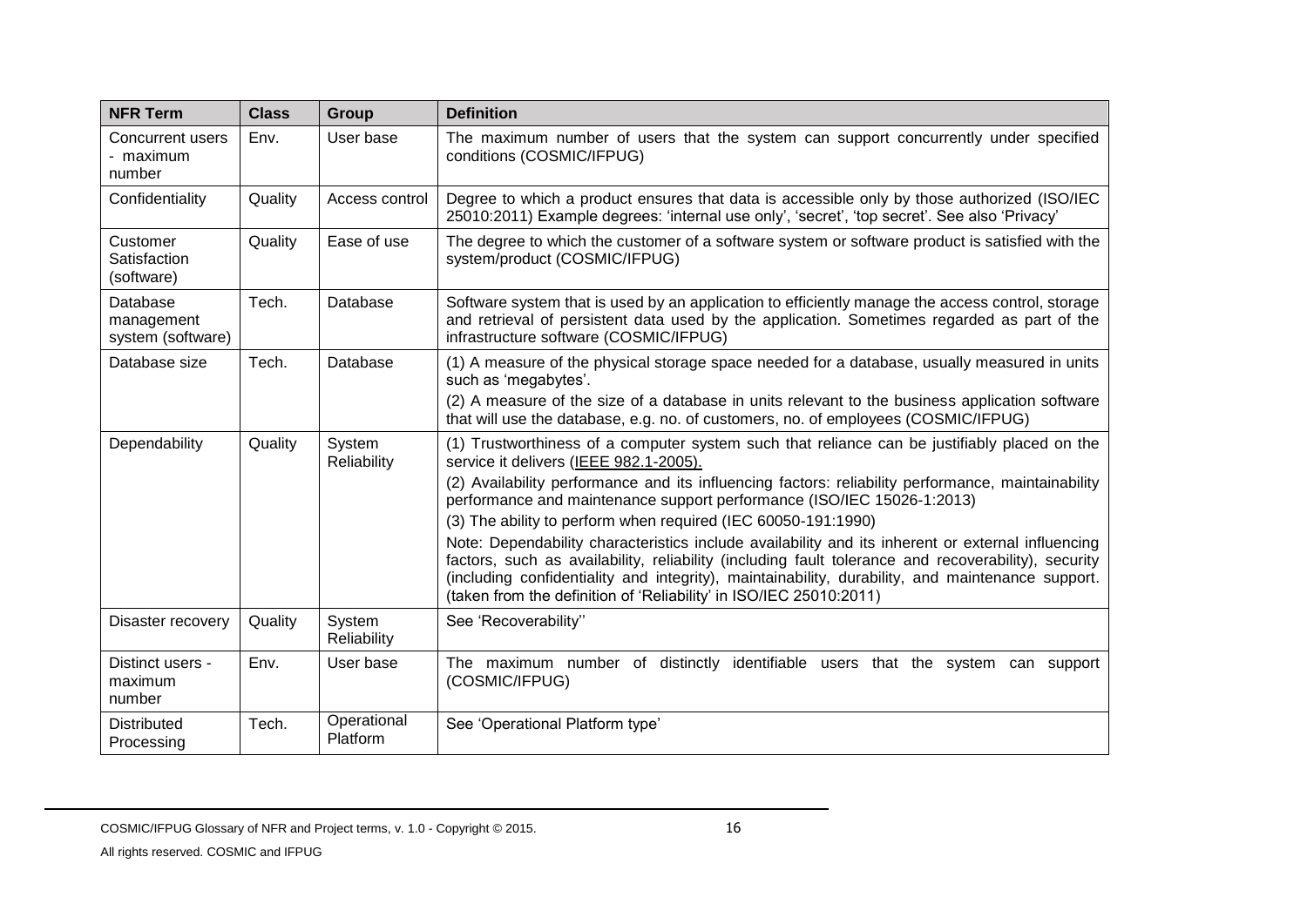| <b>NFR Term</b>                | <b>Class</b> | Group                 | <b>Definition</b>                                                                                                                                                                                                                                                                                                                                                                                                                         |
|--------------------------------|--------------|-----------------------|-------------------------------------------------------------------------------------------------------------------------------------------------------------------------------------------------------------------------------------------------------------------------------------------------------------------------------------------------------------------------------------------------------------------------------------------|
| <b>Diversity</b>               | Quality      | System<br>Reliability | In fault tolerance, realization of the same function by different means (ISO/IEC 24765:2010)<br>Example: use of different processors, storage media, programming languages, algorithms, or<br>development teams.                                                                                                                                                                                                                          |
| Ease of use                    | Quality      | Ease of use           | See 'Usability'                                                                                                                                                                                                                                                                                                                                                                                                                           |
| Emotional<br>Factors           | Quality      | Ease of use           | See 'Aesthetics' (of the user interface)                                                                                                                                                                                                                                                                                                                                                                                                  |
| Failure<br>Management          | Quality      | System<br>reliability | The management of failures from their occurrence until full resolution (COSMIC/IFPUG), where<br>'failure' is defined as (1) termination of the ability of a product to perform a required function or<br>its inability to perform within previously specified limits (ISO/IEC 25000:2005) (2) an event in<br>which a system or system component does not perform a required function within specified limits<br>(ISO/IEC/IEEE 24765:2010) |
| Fault tolerance                | Quality      | System<br>reliability | (1) The ability of a system or component to continue normal operation despite the presence of<br>hardware or software fault (ISO/IEC 25010:2011).<br>(2) Pertaining to the study of errors, faults, and failures, and of methods for enabling systems to<br>continue normal operation in the presence of faults. cf. error tolerance, fail safe, fail soft, fault                                                                         |
|                                |              |                       | secure, robustness. (ISO/IEC/IEEE 24765:2010)<br>See also 'Operational Platform type'                                                                                                                                                                                                                                                                                                                                                     |
| Implementations<br>(number of) | Env.         | Implementatio<br>ns   | The number of times that a software system or software product must be installed. See also<br>'Installability', as 'installation' is virtually a synonym of 'implementation'. (COSMIC/IFPUG)                                                                                                                                                                                                                                              |
|                                |              |                       | Note: Normally, the effort for a development project includes only the first implementation.                                                                                                                                                                                                                                                                                                                                              |
| Industry                       | Env.         | Context               | The type of business that a software system or software product must support, as identified by<br>a Standard Industry Code. SIC codes 'are assigned based on common characteristics shared in<br>the products, services, production and delivery system of a business'. (Wikipedia)                                                                                                                                                       |
| Installability                 | Quality      | Ease of<br>deployment | Degree of effectiveness and efficiency with which a product or system can be successfully<br>installed or uninstalled in a specified environment (ISO/IEC 25010:2011)<br>'Installation' is defined as 'system development phase at the end of which the hardware, software<br>and procedures of the system become operational (ISO/IEC 2382:2015)<br>See also 'Implementations (number of)'.                                              |
|                                |              |                       | Related concept: configurability                                                                                                                                                                                                                                                                                                                                                                                                          |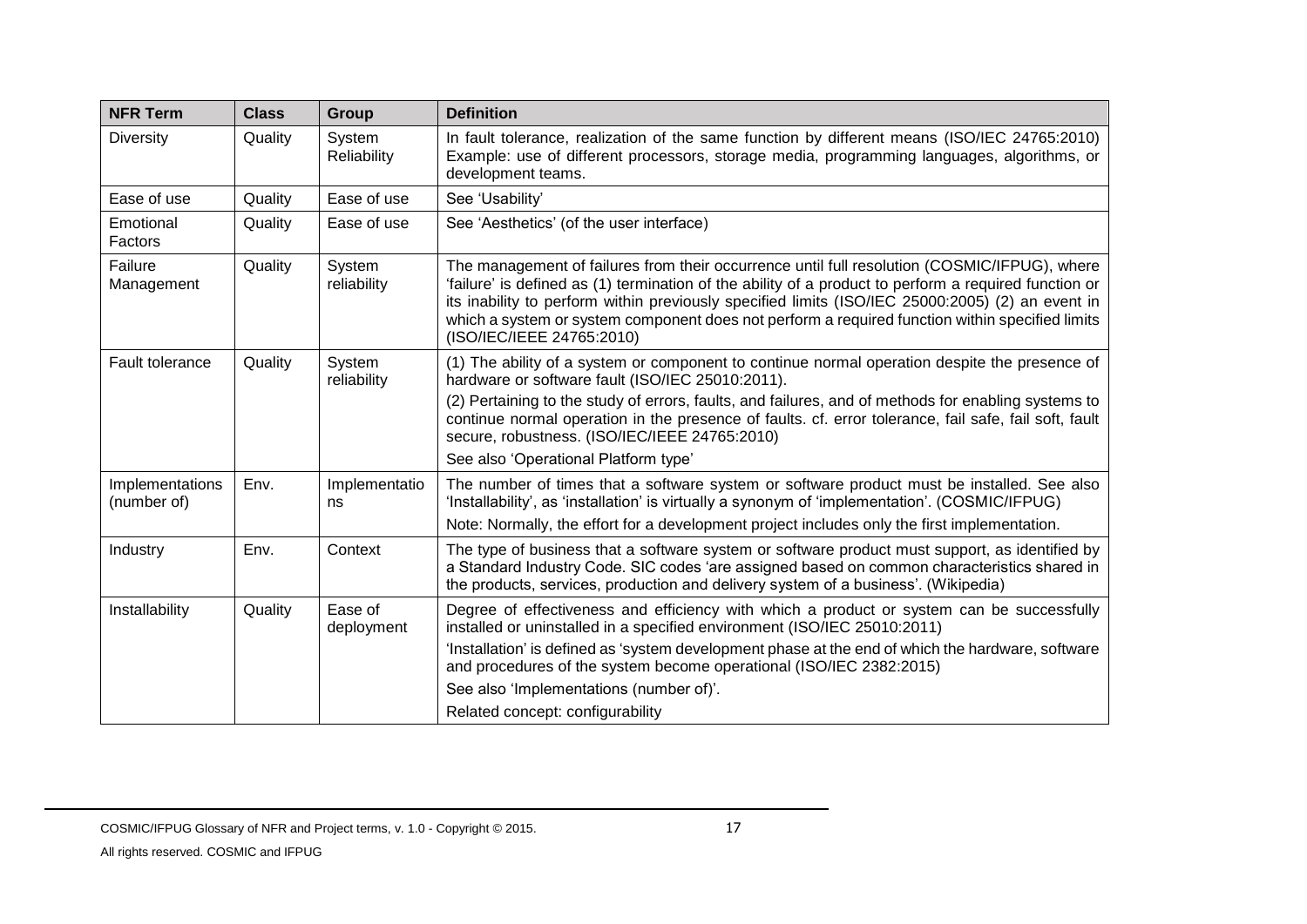| <b>NFR Term</b>         | <b>Class</b> | Group                                              | <b>Definition</b>                                                                                                                                                                                                                                                                                                                                                                                                                                                                                                                                                                                                                                                                                             |
|-------------------------|--------------|----------------------------------------------------|---------------------------------------------------------------------------------------------------------------------------------------------------------------------------------------------------------------------------------------------------------------------------------------------------------------------------------------------------------------------------------------------------------------------------------------------------------------------------------------------------------------------------------------------------------------------------------------------------------------------------------------------------------------------------------------------------------------|
| Interfaces              | Quality      | System or<br>software<br>architecture or<br>design | Shared boundary between two functional units, defined by various characteristics pertaining to<br>the functions, physical signal exchanges, and other characteristics (ISO/IEC 25010:2011)<br>Related concepts: autonomy, inter-process communication<br>For project interfaces, see 'Dependencies on other parties'                                                                                                                                                                                                                                                                                                                                                                                          |
| Interoperability        | Quality      | Compatibility                                      | Degree to which two or more systems, products or components can exchange information and<br>use the information that has been exchanged (ISO/IEC 25010:2011)                                                                                                                                                                                                                                                                                                                                                                                                                                                                                                                                                  |
| Learnability            | Quality      | Ease of use                                        | Degree to which a product or system can be used by specified users to achieve specified goals<br>of learning to use the product or system with effectiveness, efficiency, freedom from risk and<br>satisfaction in a specified context of use (ISO/IEC 25010:2011) Note: Can be specified or<br>measured either as the extent to which a product or system can be used by specified users to<br>achieve specified goals of learning to use the product or system with effectiveness, efficiency,<br>freedom from risk and satisfaction in a specified context of use, or by product properties<br>corresponding to suitability for learning as defined in ISO 9241-110:2006.<br>Related concept: teachability |
| Maintainability         | Quality      | Maintainability                                    | Ease with which a software system or component can be modified to change or add capabilities,<br>correct faults or defects, improve performance or other attributes, or adapt to a changed<br>environment (ISO/IEC/IEEE 24765:2010).                                                                                                                                                                                                                                                                                                                                                                                                                                                                          |
|                         |              |                                                    | Note: Maintainability includes installation of updates and upgrades. Modifications may include<br>corrections, improvements or adaptation of the software to changes in environment, and in<br>requirements and functional specifications. Modifications include those carried out by specialized<br>support staff, and those carried out by business or operational staff, or end users.                                                                                                                                                                                                                                                                                                                     |
|                         |              |                                                    | See also: 'Adaptability'.                                                                                                                                                                                                                                                                                                                                                                                                                                                                                                                                                                                                                                                                                     |
|                         |              |                                                    | Related concepts: comprehensibility, modularity, supportability                                                                                                                                                                                                                                                                                                                                                                                                                                                                                                                                                                                                                                               |
| Methods and<br>Tools    | Tech.        | Development<br>requirements                        | Procedures for carrying out tasks, and supporting software aids used by the project team.<br>(COSMIC/IFPUG)                                                                                                                                                                                                                                                                                                                                                                                                                                                                                                                                                                                                   |
|                         |              |                                                    | See also 'effort'.                                                                                                                                                                                                                                                                                                                                                                                                                                                                                                                                                                                                                                                                                            |
|                         |              |                                                    | Note: methods and tools used should be recorded by the principal software activities, i.e.<br>requirements determination, analysis, design, programming, testing, implementation,<br>maintenance and support.                                                                                                                                                                                                                                                                                                                                                                                                                                                                                                 |
|                         |              |                                                    | See also 'Project Management methods'.                                                                                                                                                                                                                                                                                                                                                                                                                                                                                                                                                                                                                                                                        |
| Multilingual<br>support | Quality      | Ease of use                                        | Requirement for a system to be usable in two or more natural languages (COSMIC/IFPUG)                                                                                                                                                                                                                                                                                                                                                                                                                                                                                                                                                                                                                         |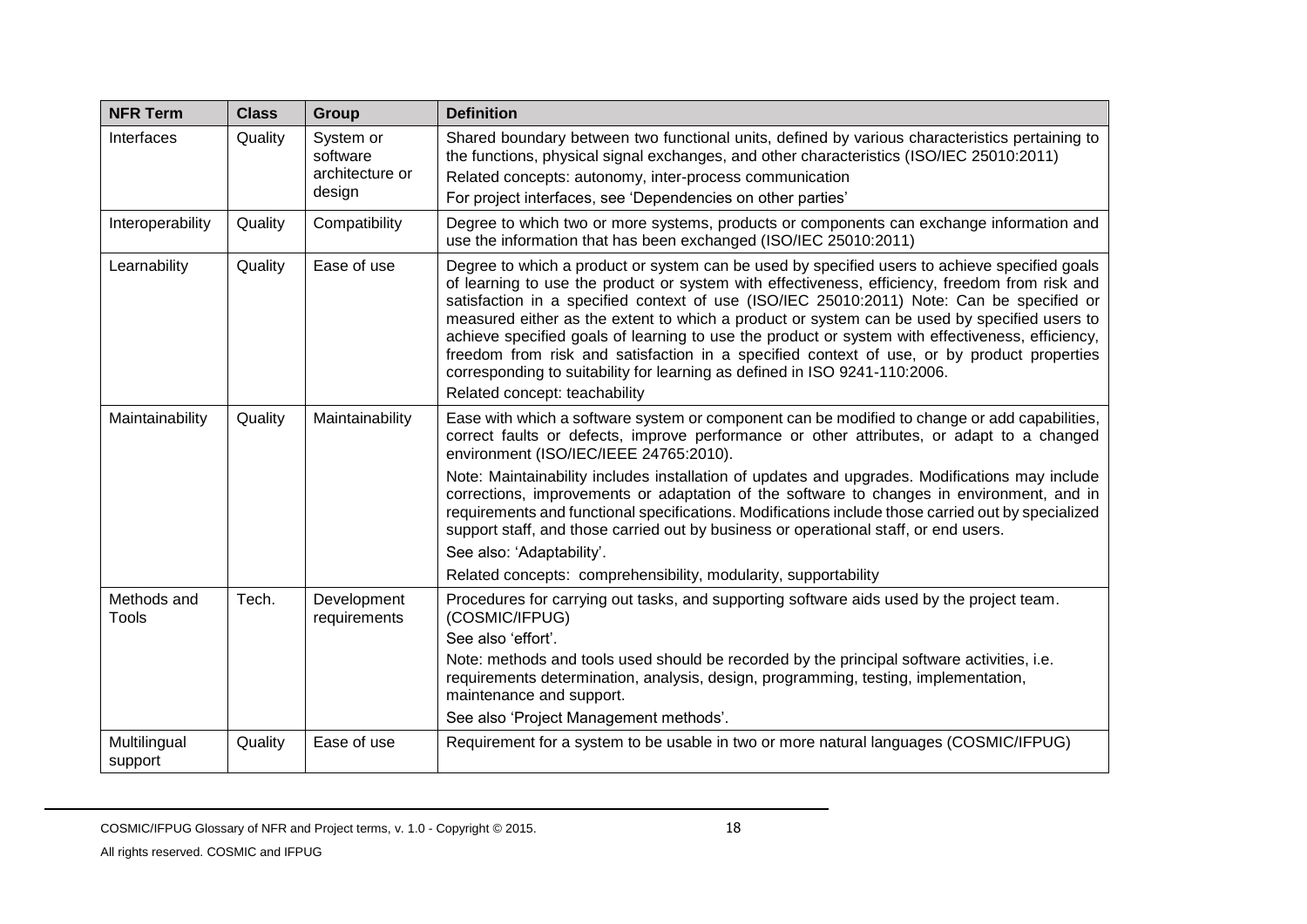| <b>NFR Term</b>                                     | <b>Class</b> | Group                                              | <b>Definition</b>                                                                                                                                                                                                                                                                                                                              |
|-----------------------------------------------------|--------------|----------------------------------------------------|------------------------------------------------------------------------------------------------------------------------------------------------------------------------------------------------------------------------------------------------------------------------------------------------------------------------------------------------|
| Non-repudiation                                     | Quality      | Access control                                     | Degree to which actions or events can be proven to have taken place, so that the events or<br>actions cannot be repudiated later. (ISO/IEC 250101:2011)                                                                                                                                                                                        |
| Open source                                         | Quality      | System or<br>software<br>architecture or<br>design | Requirement to use open source software. (COSMIC/IFPUG)                                                                                                                                                                                                                                                                                        |
| Operability                                         | Quality      | Ease of use                                        | Degree to which a product or system has attributes that make it easy to operate and control<br>(ISO/IEC 250101:2011)<br>Note: Operability corresponds to controllability, (operator) error tolerance, and conformity with<br>user expectations as defined in ISO 9241-110:2006.                                                                |
| Operational<br>Platform<br>physical<br>distribution | Tech.        | Operational<br>platform                            | An indicator of whether the platform on which a software system or software product is required<br>to execute is located at a single site or is distributed over multiple sites. (COSMIC/IFPUG)<br>Note: not to be confused with a requirement to implement the software system or software<br>product on a single platform at multiple sites. |
| Operational<br>Platform type                        | Tech.        | Operational<br>platform                            | The hardware/software environment on which a software system or software product executes.<br>Examples: shared utility (e.g. 'cloud'); main-frame; mid-range; PC; embedded; mobile; multi-<br>platform (for a distributed system); parallel (or 'array') processor, communications network<br>processor (e.g. a router). (ISBSG, COSMIC/IFPUG) |
| Operational<br>Platform volatility                  | Tech.        | Operational<br>platform                            | An indicator of whether an operational platform (hardware or software) is stable or changes often.<br>(COSMIC/IFPUG)                                                                                                                                                                                                                           |
| Operational<br>processing<br>mode                   | Quality      | System or<br>software<br>architecture or<br>design | An indicator of whether a software system or software product is required to execute transactions<br>on-demand ('i.e. 'on-line'); in batches; mixed on-line and in batches; or subject to real-time<br>constraints. (COSMIC/IFPUG)                                                                                                             |
| Operational<br>processor<br>memory                  | Tech.        | Operational<br>Platform<br>constraints             | The memory capacity of the processor on which a software system or software product executes.<br>(Used to indicate whether the processor memory is limited, thus requiring special effort when<br>developing the software.) (COSMIC/IFPUG)                                                                                                     |
| Operational<br>processor speed                      | Tech.        | Operational<br>Platform<br>constraints             | The speed of the processor on which a software system or software product executes. (Used<br>to indicate whether the processor speed is limited, thus requiring special effort when<br>developing the software system.) (COSMIC/IFPUG)                                                                                                         |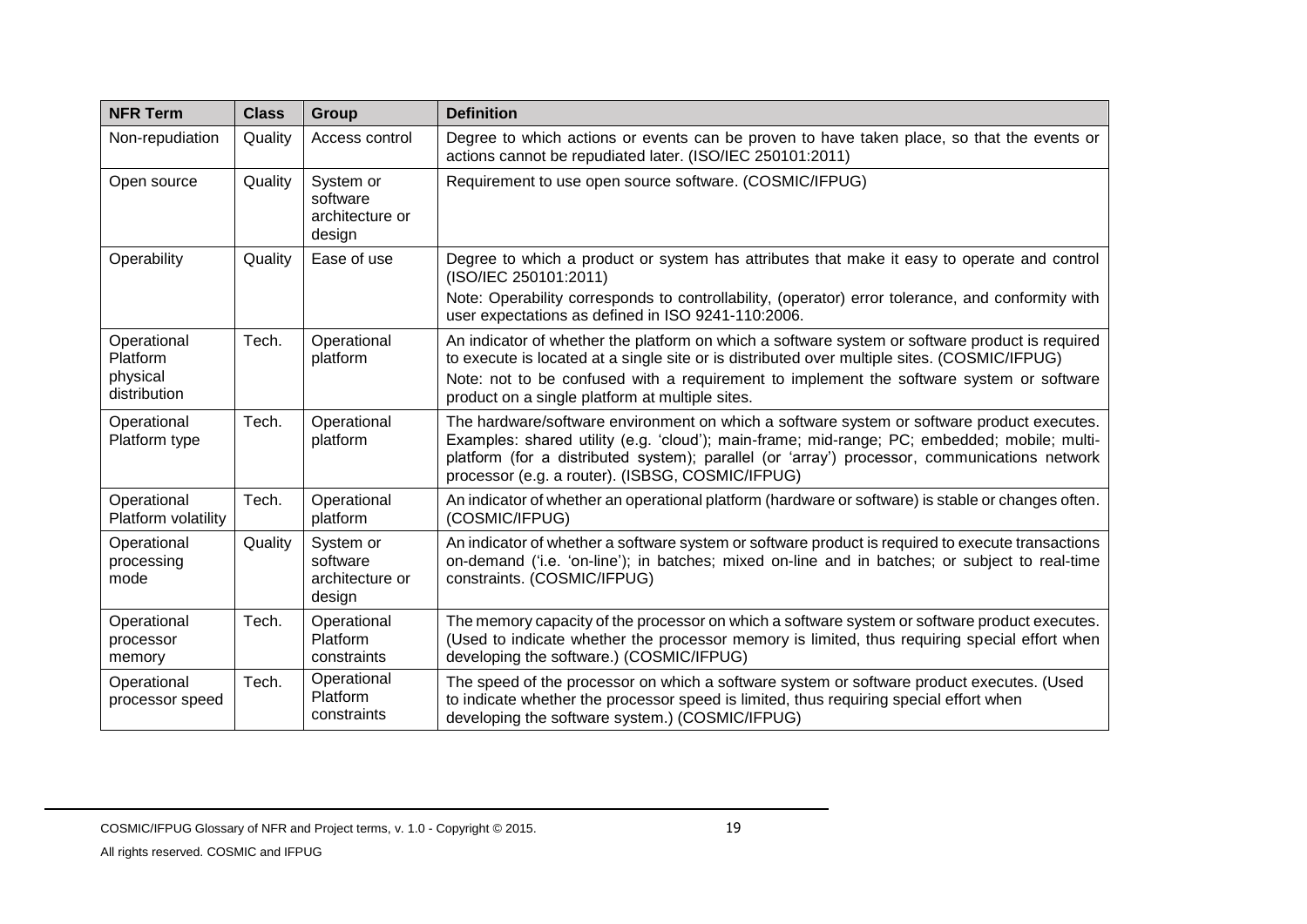| <b>NFR Term</b>                 | <b>Class</b><br><b>Definition</b><br>Group |                                        |                                                                                                                                                                                                                                                         |
|---------------------------------|--------------------------------------------|----------------------------------------|---------------------------------------------------------------------------------------------------------------------------------------------------------------------------------------------------------------------------------------------------------|
| Operational<br>storage capacity | Tech.                                      | Operational<br>Platform<br>constraints | The on-line storage capacity available to an executing software system or software product.<br>(Used to indicate whether the storage capacity is limited, thus requiring special effort when<br>developing the software system.) (COSMIC/IFPUG)         |
| Portability                     | Quality                                    | Ease of<br>deployment                  | (1) Ease with which a system or component can be transferred from one hardware or software<br>environment to another (ISO/IEC/IEEE 24765:2010)<br>(2) capability of a program to be executed on various types of data processing systems without        |
|                                 |                                            |                                        | converting the program to a different language and with little or no modification (2382-1:1993)                                                                                                                                                         |
| Precision                       | Quality                                    | Data quality                           | The degree of exactness or discrimination with which a quantity is stated (24765:2010) Example:<br>a precision of 2 decimal places versus a precision of 5 decimal places                                                                               |
| Privacy                         | Quality                                    | Access control                         | Ability of a software system or software product to protect personal data from unauthorized or<br>unwarranted disclosure (COSMIC/IFPUG). See also 'Confidentiality'                                                                                     |
| Programming<br>language         | Tech.                                      | Development<br>requirements            | The computer languages in which a software system or software product is required to be<br>programmed e.g. C, C#, Java (COSMIC/IFPUG)                                                                                                                   |
| Programming<br>paradigm         | Tech                                       | Development<br>requirements            | A fundamental style of computer programming, a way of building the structure and elements of<br>computer programs (Wikipedia), e.g. procedural, object-oriented, imperative, literate,<br>declarative, functional, logic, symbolic, synchronous, etc.   |
| Recoverability                  | Quality                                    | System reliability                     | Degree to which, in the event of an interruption or a failure, a product or system can recover<br>the data directly affected and re-establish the desired state of the system (ISO/IEC<br>25010:2011)                                                   |
| Reliability                     | Quality                                    | System reliability                     | (1) The ability of a system or component to perform its required functions under stated<br>conditions for a specified period of time (ISO/IEC/IEEE 24765:2010)<br>(2) Degree to which a system, product or component performs specified functions under |
|                                 |                                            |                                        | specified conditions for a specified period of time (ISO/IEC 25010:2011).                                                                                                                                                                               |
| Response time                   | Quality                                    | System<br>performance                  | The elapsed time between the end of an inquiry or command to an interactive computer<br>system and the beginning of the system's response (ISO/IEC/IEEE 24765:2010).<br>Related concept: 'latency'                                                      |
| Reusability                     | Quality                                    | Maintainability                        | Degree to which an asset can be used in more than one system, or in building other assets,<br>(ISO/IEC 25010:2011)<br>See also: 'Re-use type'.                                                                                                          |
| Re-use type                     | Quality                                    | Maintainability                        | Types of re-usable assets, e.g. re-usable requirements, designs, code (modules, object classes),<br>test suites, and documentation (COSMIC/IFPUG)                                                                                                       |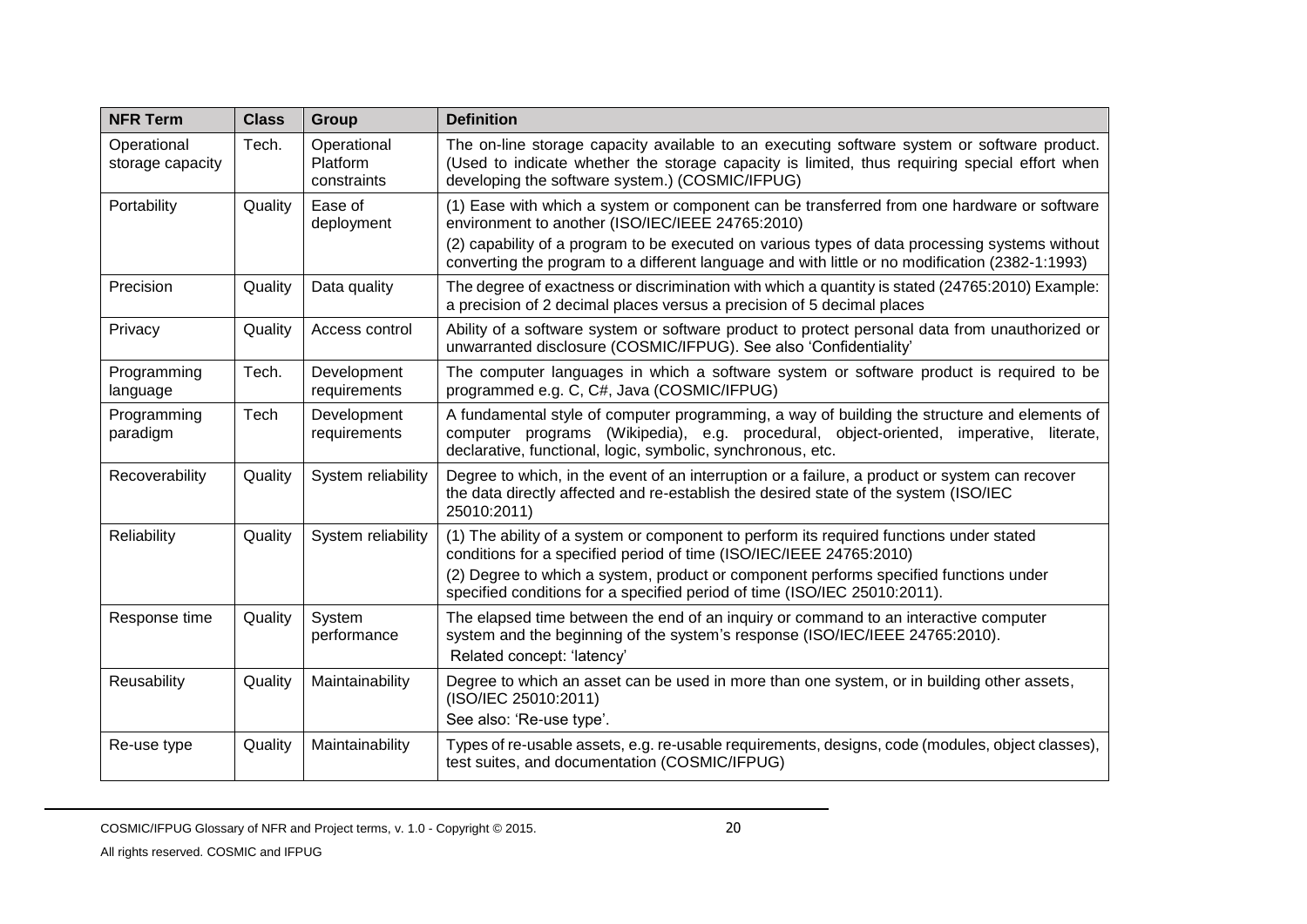| <b>NFR Term</b>         | <b>Class</b> | Group                 | <b>Definition</b>                                                                                                                                                                                                                                                                                                                                                                                                   |
|-------------------------|--------------|-----------------------|---------------------------------------------------------------------------------------------------------------------------------------------------------------------------------------------------------------------------------------------------------------------------------------------------------------------------------------------------------------------------------------------------------------------|
| Safety                  | Quality      | System reliability    | Expectation that a system does not, under defined conditions, lead to a state in which human<br>life, health, property, or the environment is endangered (ISO/IEC/IEEE 24765:2011)                                                                                                                                                                                                                                  |
| Scalability             | Quality      | Maintainability       | See 'Adaptability'                                                                                                                                                                                                                                                                                                                                                                                                  |
| Security                | Quality      | Access control        | (1) Protection of information and data so that unauthorized persons or systems cannot read or<br>modify them and authorized persons or systems are not denied access to them (ISO/IEC<br>12207:2008)<br>(2) The protection of computer hardware or software from accidental or malicious access, use,                                                                                                               |
|                         |              |                       | modification, destruction, or disclosure. Security also pertains to personnel, data,<br>communications, and the physical protection of computer installations. (ISO/IEC 1012-2012)<br>See also: 'Accountability', 'Authenticity', 'Confidentiality', 'Non-repudiation', 'Privacy'.<br>Related concept: integrity.                                                                                                   |
| <b>Transaction rate</b> | Quality      | System<br>performance | The rate at which a defined mix of transactions is processed by a software system or software<br>product on a defined operational platform; it may be a target rate or an actual rate and it may be<br>the average rate over a defined time-period, a maximum rate or a percentile rate (e.g. 90% of<br>the transactions shall complete faster than the target rate). Synonym: 'throughput rate'.<br>(COSMIC/IFPUG) |
|                         |              |                       | Note: A transaction is the implementation of a software system or software product requirement<br>that may correspond to a part of, or a whole, or more than one COSMIC functional process, or<br>similarly correspond to an IFPUG elementary process.                                                                                                                                                              |
| <b>Usability</b>        | Quality      | Ease of use           | (1) Degree to which a product or system can be used by specified users to achieve specified<br>goals with effectiveness, efficiency and satisfaction in a specified context of use (ISO/IEC<br>25010:2011)                                                                                                                                                                                                          |
|                         |              |                       | (2) Ease with which a user can learn to operate, prepare inputs for, and interpret outputs of a<br>system or component (ISO/IEC/IEEE 24765:2010).                                                                                                                                                                                                                                                                   |
|                         |              |                       | See also 'Accessibility', 'Aesthetics (of the user interface)', 'Learnability', and 'Operability'.                                                                                                                                                                                                                                                                                                                  |
|                         |              |                       | Related concepts: appropriateness, recognizability, user error protection.                                                                                                                                                                                                                                                                                                                                          |
| Usage modes             | Quality      | Access control        | Requirement for a software system or software product to be able to be used in different modes,<br>i.e. live, test, training, or combinations thereof (COSMIC/IFPUG)                                                                                                                                                                                                                                                |
| User numbers            | Env.         | <b>User Base</b>      | (See 'Distinct users – maximum number' and 'Concurrent users – maximum number')                                                                                                                                                                                                                                                                                                                                     |
| Validation (of<br>data) | Quality      | Data quality          | Process of controlling that the data entered into a software system or software product satisfies<br>requirements allocated to software in terms of format, range and type of permitted data values.                                                                                                                                                                                                                |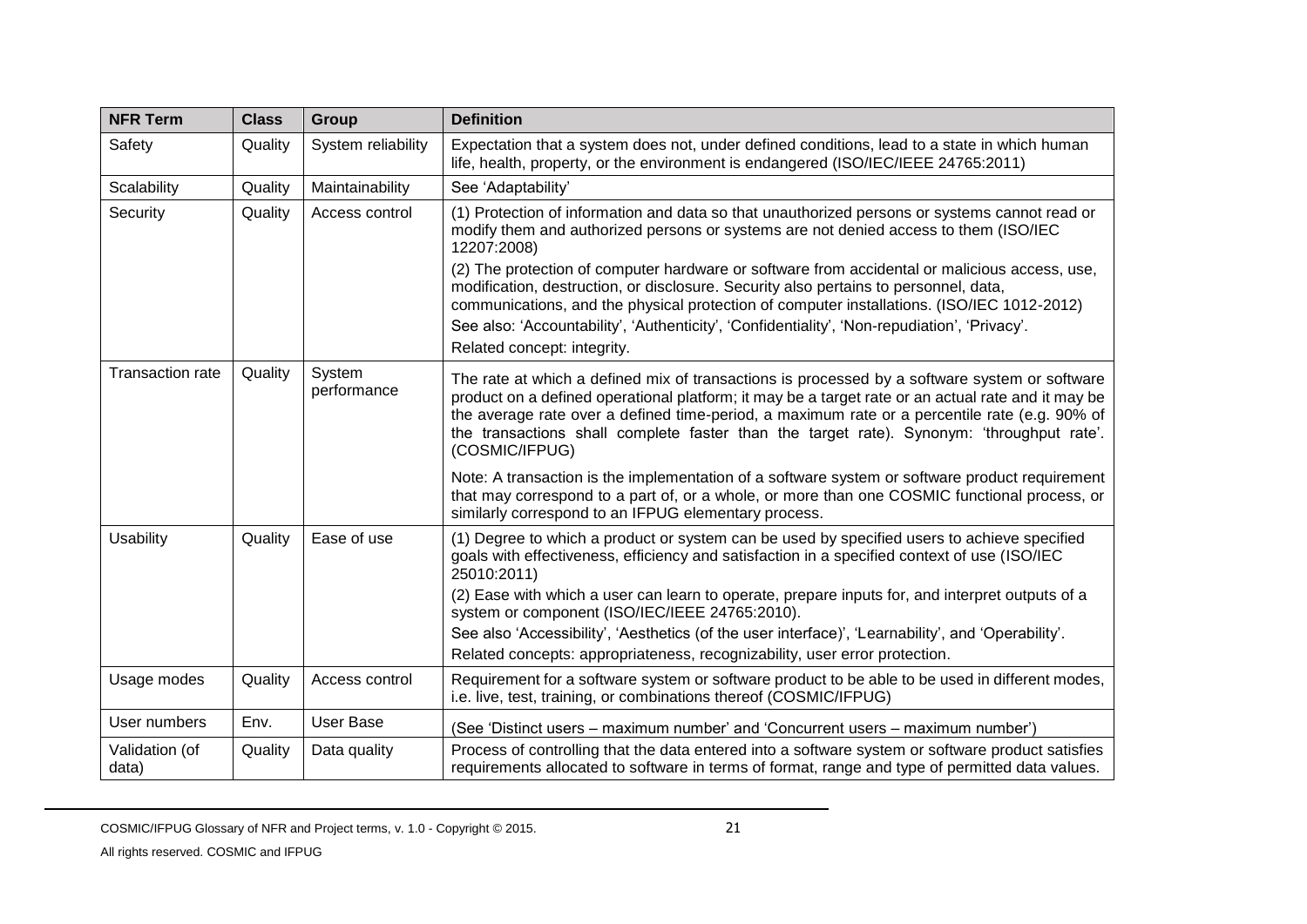|  | The process should not allow invalid data to enter a data store and should inform the user of |
|--|-----------------------------------------------------------------------------------------------|
|  | I the nature of any defects. (COSMIC/IFPUG, partly based on IEEE 1012-2004)                   |

#### **4.3 The Glossary of project requirement and constraint terms**

In this Chapter, the word 'project' in any of the terms means a project of any 'Project type' as defined below.

Where 'locally' appears in a definition, this could mean 'within your organization' or 'for a given benchmarking exercise', i.e. whatever is appropriate depending on the context

All term definitions are proposed by COSMIC and IFPUG, unless another source is given explicitly.

<span id="page-26-0"></span>

| <b>Term</b>                           | <b>Project Group</b>   | <b>Definition</b>                                                                                                                                                                                                                                                                                                                                                                                                                                                                                                                                                 |
|---------------------------------------|------------------------|-------------------------------------------------------------------------------------------------------------------------------------------------------------------------------------------------------------------------------------------------------------------------------------------------------------------------------------------------------------------------------------------------------------------------------------------------------------------------------------------------------------------------------------------------------------------|
| Satisfaction<br>Customer<br>(project) | <b>Project Quality</b> | The degree to which the customer of a software system or software product is satisfied with the project that<br>developed or enhanced it.                                                                                                                                                                                                                                                                                                                                                                                                                         |
| Defect count                          | <b>Project Quality</b> | The number of defects, within a defined period starting from the date of first implementation of a software system<br>or software product. (Defect counts should be classified by severity and may be target or actual.)<br>Note: 'Defect count' is an attribute of the delivered software product. However it is not a Quality Requirement of<br>the product. It is classified as a Project Requirement and Constraint term, i.e. as an attribute of a project, together<br>with other project performance-related characteristics, such as effort and duration. |
| Dependencies on other<br>parties      | <b>Risk</b>            | Dependencies of the project activities on activities that are performed by other parties, e.g. other projects or<br>decision-making bodies, which may affect the progress of the project.                                                                                                                                                                                                                                                                                                                                                                         |
| Development<br>environment            | Processes              | The hardware/software platforms used by the development project. To be recorded if different from the<br>Operational Platform.<br>See also the classification of 'Operational Platform type'                                                                                                                                                                                                                                                                                                                                                                      |
| Duration (Schedule)                   | <b>Duration</b>        | The elapsed time for a project from Project Start Date (when a project is given resources and starts work) until<br>Project Finish Date (the end of first site implementation).<br>NOTE: Both the estimated and actual duration should be recorded, the latter excluding periods when the project<br>was inactive.                                                                                                                                                                                                                                                |
|                                       |                        | See also 'Schedule compression/expansion'                                                                                                                                                                                                                                                                                                                                                                                                                                                                                                                         |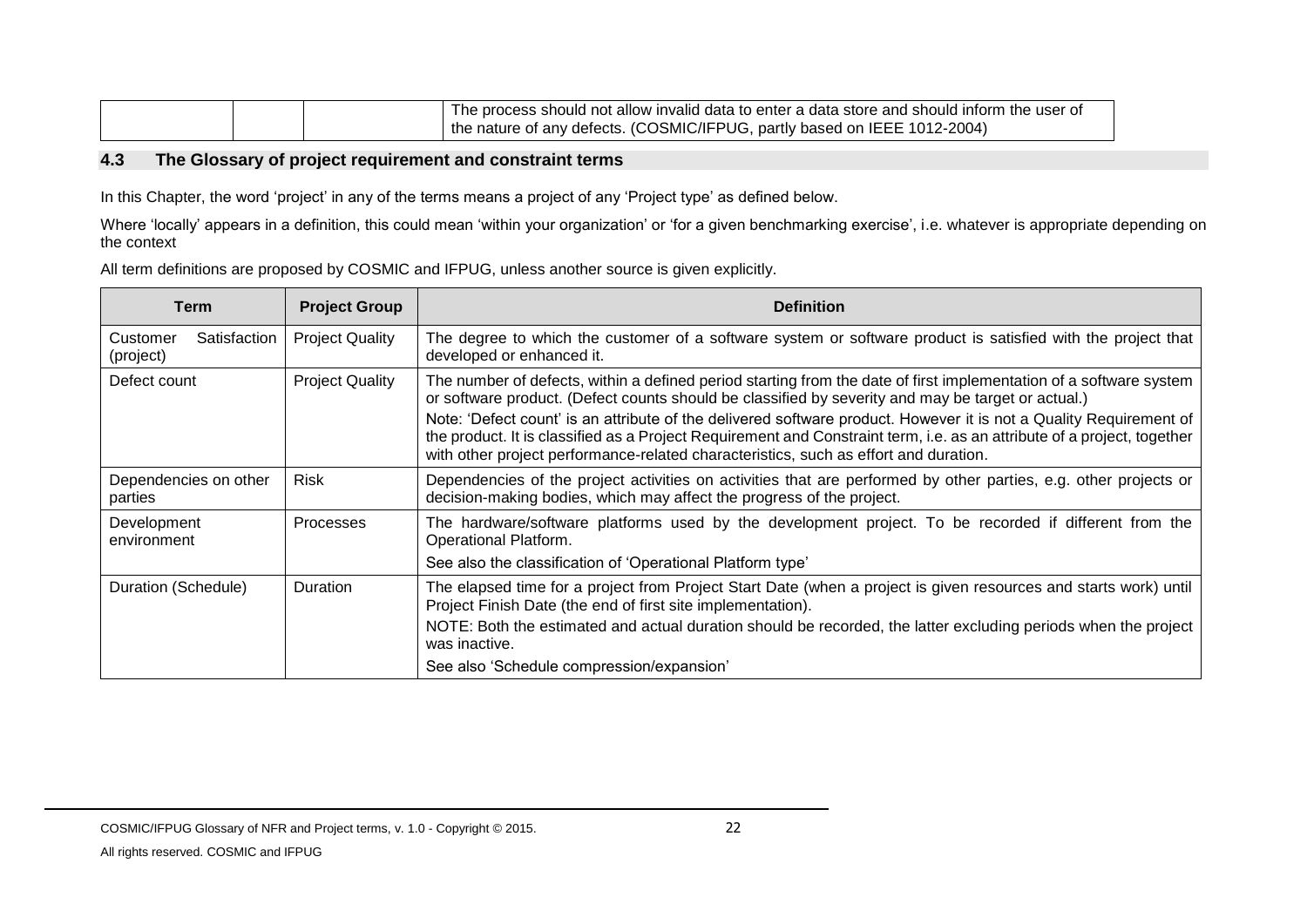| <b>Term</b>                     | <b>Project Group</b> | <b>Definition</b>                                                                                                                                                                                                                                                                                                                                                                                                                                                                                 |
|---------------------------------|----------------------|---------------------------------------------------------------------------------------------------------------------------------------------------------------------------------------------------------------------------------------------------------------------------------------------------------------------------------------------------------------------------------------------------------------------------------------------------------------------------------------------------|
| Effort                          | <b>Resources</b>     | The amount of work (in labor units such as staff-months) required to complete a project.<br>Notes:<br>1) Effort must be further clarified locally, e.g. it may:<br>be estimated, planned or actual;<br>be for a whole project or broken down by activity (see 'work breakdown');<br>$\bullet$                                                                                                                                                                                                     |
|                                 |                      | define whether users, customers, or support staff (e.g. database specialists, project management office<br>staff, etc.) are included in or excluded from the project team<br>2) Project Team: The people who report either directly or indirectly to the project manager. (PMI)                                                                                                                                                                                                                   |
| Governance                      | Processes            | (1) The management framework within which project decisions are made, e.g. COBIT, PRINCE, etc.<br>(2) The organization that is accountable for the project, e.g. a Steering Committee, Change Control Board.                                                                                                                                                                                                                                                                                      |
| Location                        | Processes            | The country(ies) or site(s) where the project takes place.<br>Note: Project location may be classified as e.g.: On-site, Multi-site, Near-shore, Multi-country, Off-shore, etc.<br>Off-shore: The practice of hiring external organizations to perform work in a country other than the one where<br>the products or services are required or will be used; Near-shore: The practice of hiring external organizations<br>to perform work in neighboring countries.                                |
| Post-project review<br>findings | <b>Risk</b>          | (1) Measures of actual project performance, e.g. actual productivity, customer satisfaction (project), defect<br>count, etc.<br>(2) Factors (positive and negative) identified in a post-project review that affected the project outcome, such as<br>unanticipated staff turnover, scope or technology changes, experienced team, etc.<br>Note 1: Ideally the impact on the planned effort and/or schedule should be estimated for each factor.<br>Note 2: see also 'Scope change (Scope creep)' |
| Process maturity                | Processes            | The level of adherence of the project processes to a quality standard, e.g. as per CMMI®, SPICE [10] or similar<br>assessment.                                                                                                                                                                                                                                                                                                                                                                    |
| Project management<br>method(s) | Processes            | A method for dividing project activities into distinct phases (or stages, or iterations) for the purposes of<br>planning and control.<br>Note: Common project management methods include waterfall, prototyping, iterative and incremental<br>development, spiral development, rapid application development, extreme programming and agile methods.<br>(Also known as software development methodology, or software development life cycle.)                                                     |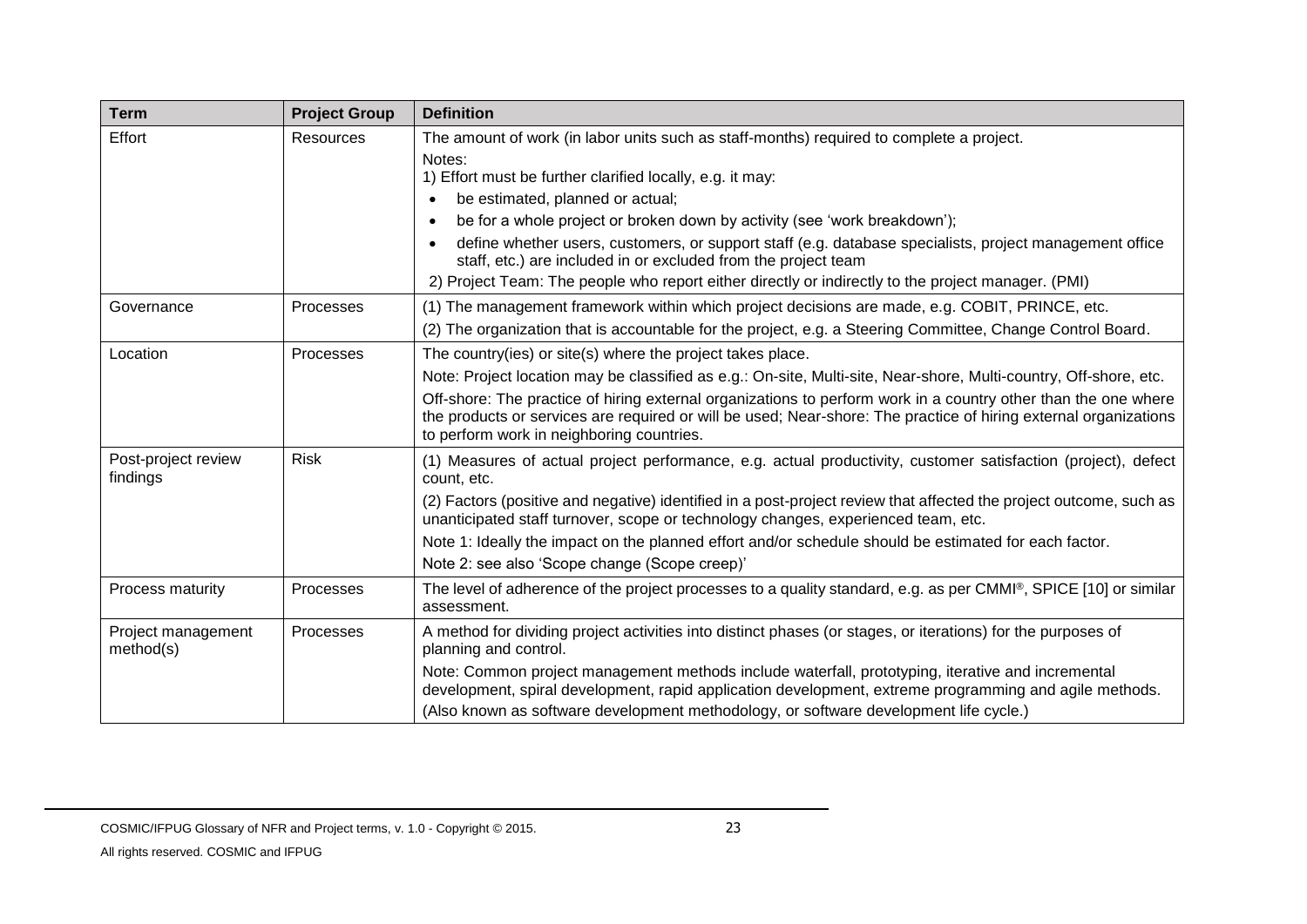| <b>Term</b>                         | <b>Project Group</b> | <b>Definition</b>                                                                                                                                                                                                                                                                                                                                                            |
|-------------------------------------|----------------------|------------------------------------------------------------------------------------------------------------------------------------------------------------------------------------------------------------------------------------------------------------------------------------------------------------------------------------------------------------------------------|
| Project type                        | Type                 | A class of software project dependent on its purpose in relation to the software. A project type may be New<br>development, Enhancement, Maintenance, Re-development (ISBSG), where 'Maintenance' includes<br>Adaptive, Corrective, Perfective and Preventive maintenance.<br>Notes:                                                                                         |
|                                     |                      | The criterion for when an activity is considered as a maintenance activity and when it is an enhancement<br>project should be defined locally.                                                                                                                                                                                                                               |
|                                     |                      | Maintenance may also be defined as a continuing activity to evolve the system and not as a project<br>2.                                                                                                                                                                                                                                                                     |
| <b>Risk</b>                         | <b>Risk</b>          | (1) The aggregate probability of a project not succeeding in meeting its goals. (COSMIC/IFPUG)<br>(2) An uncertain event or condition that, if it occurs, has a positive or negative effect on a project's objectives<br>$(PMI^{\circledR})$                                                                                                                                 |
|                                     |                      | Aggregate risk is usually derived from other data that encompasses the size of the software to be delivered,<br>anticipated requirements stability & validity, staff skills and experience in the problem area, stakeholders<br>cohesion etc. Risk analysis may take into account the impact of failing to meet project goals and the<br>uncertainty in the risk assessment. |
| Schedule compression /<br>expansion | Duration             | The degree to which the target project duration ('schedule') is compressed or expanded compared with the<br>estimated duration that is ideally or optimally estimated as needed.                                                                                                                                                                                             |
|                                     |                      | Note: The PMI defines 'schedule compression' as 'taking actions to decrease the total project duration after<br>analyzing number of alternatives to determine how to get the maximum duration compression for the least<br>cost.'                                                                                                                                            |
| Scope change ("Scope<br>creep")     | <b>Risk</b>          | Any change to the project's scope. A scope change almost always requires an adjustment to the project cost<br>or schedule (PMI®)                                                                                                                                                                                                                                             |
| Skills and experience<br>level      | Resources            | The degree to which the human resources who perform the project as defined by the plan have the<br>necessary skills and expertise to perform or support the processes they are assigned to (after CMMI®)                                                                                                                                                                     |
| <b>Staffing level</b>               | Resources            | The number of staff employed on the project.<br>Note: Need to distinguish the average number over the life of the project from the peak number of staff, and<br>planned versus actual.                                                                                                                                                                                       |
| Team relationships                  | Resources            | Any factor that affects the team's ability to work effectively, e.g. team stability, culture (single/multi-culture)<br>and cohesion, physical working conditions, relationships with non-project staff, e.g. other development teams,<br>users, customers, specialist staff, etc.                                                                                            |
| Work-breakdown<br>structure         | Resources            | A deliverable-oriented grouping of project work elements that organizes and defines the total work scope of<br>the project. (PMI)                                                                                                                                                                                                                                            |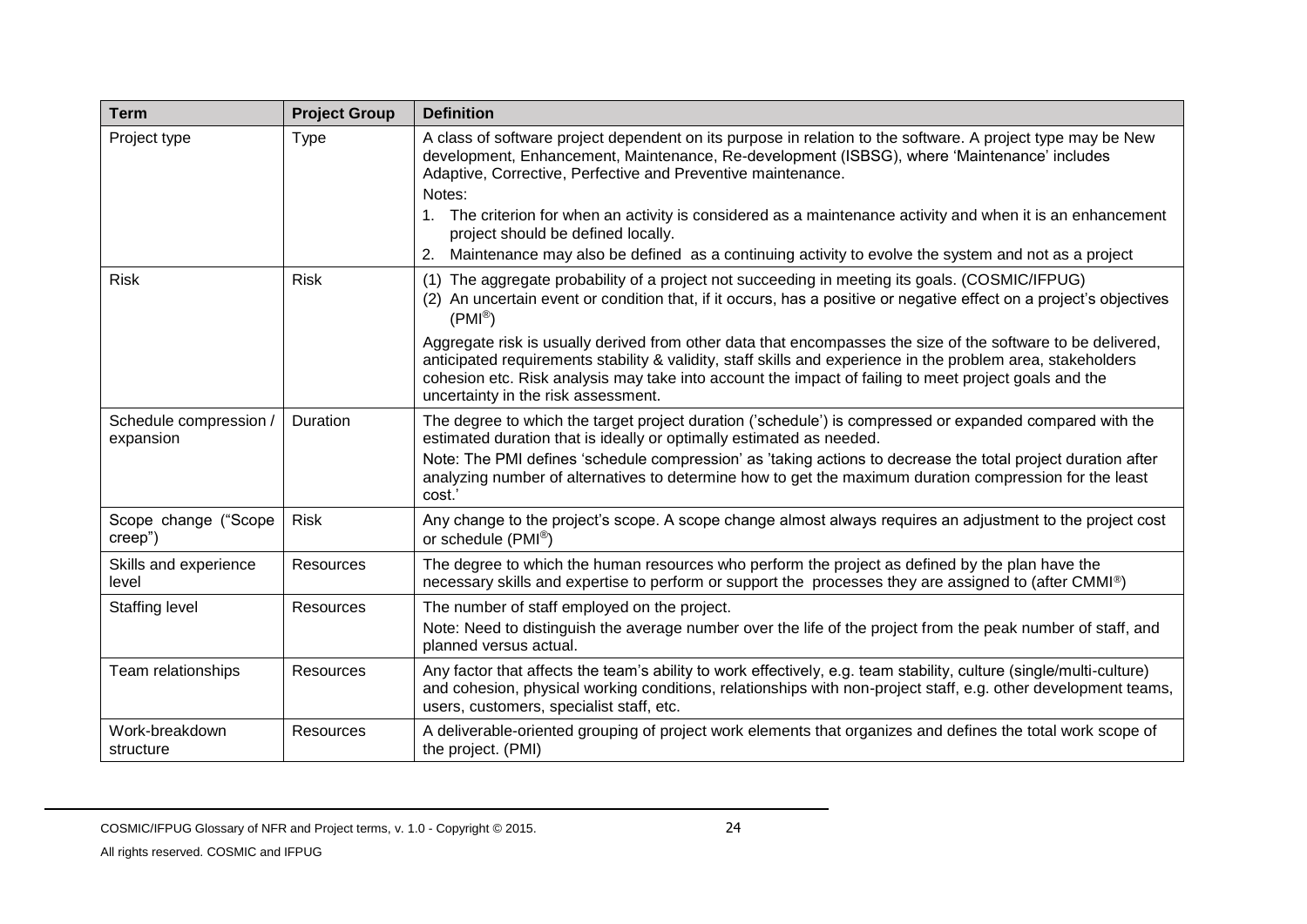# **4.4 The Glossary of miscellaneous terms**

This Chapter contains terms that:

- were considered for inclusion but were NOT included in the Glossary. The reasons for their exclusion are given;
- or are used in the analysis of project performance data, but are not NFR nor project requirements

<span id="page-29-0"></span>

| <b>Term</b>          | <b>Definition</b>                                                                                                                                                                                                                                   |
|----------------------|-----------------------------------------------------------------------------------------------------------------------------------------------------------------------------------------------------------------------------------------------------|
| Complexity           | Composed of more than one or many parts; not simple or straightforward; intricate, difficult. (Chambers). Note that there can be several types<br>of complexity of software: algorithmic, architectural, data, process, operational, semantic, etc. |
|                      | Excluded because the term is very general, with many possible types.                                                                                                                                                                                |
| Control              | (1) In engineering, the monitoring of system output to compare with expected output and taking corrective action when the actual output does<br>not match the expected output (ISO/IEC/IEEE 24765:2010).                                            |
|                      | (2) A requirement that a software system or software product must operate, regulate or direct some other device or process, probably in real-<br>time (COSMIC/IFPUG)                                                                                |
|                      | Excluded because the requirement to control is really a functional user requirement                                                                                                                                                                 |
| Criticality          | A requirement that is decisively important for some imperative goal such as the organization's mission, or for human safety (COSMIC/IFPUG)                                                                                                          |
|                      | Excluded because it is a very high-level NFR that in practice would be elaborated in more detail                                                                                                                                                    |
| Programming          | A classification of programming language maturity levels of historical development used by the ISBSG (2GL, 3GL, 4GL)                                                                                                                                |
| language<br>maturity | Excluded because the distinctions between the three classes are not well defined.                                                                                                                                                                   |
| Quality              | The degree to which a set of inherent characteristics fulfills a set of requirements.<br>(ISO 9000)                                                                                                                                                 |
|                      | (See 'customer satisfaction', 'defect level')                                                                                                                                                                                                       |
|                      | Excluded because it is too general to be a non-functional requirement.                                                                                                                                                                              |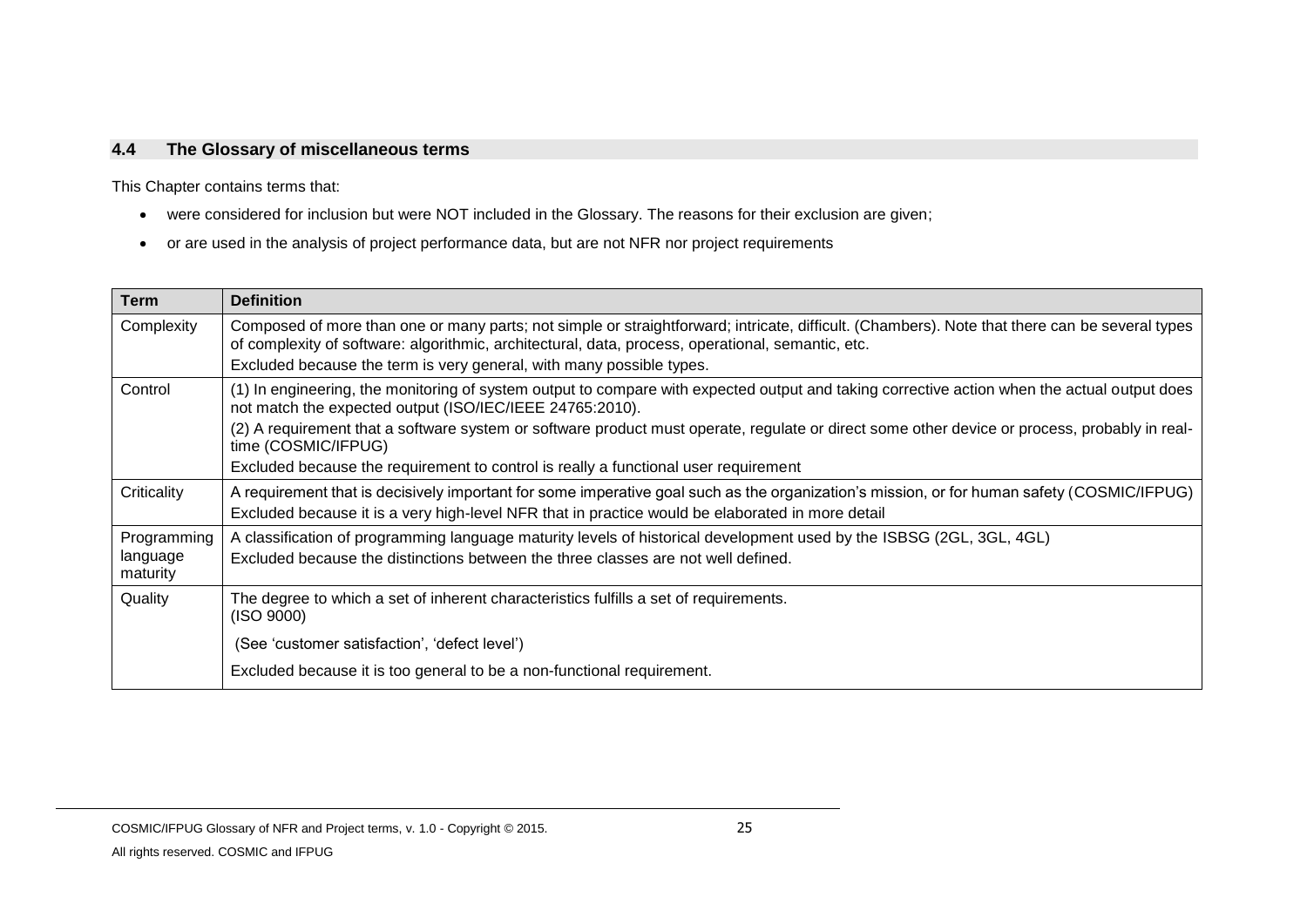# <span id="page-30-0"></span>**REFERENCES**

- [1] 'Guideline on Non-Functional & Project Requirements: How to consider nonfunctional and project requirements in software project performance measurement, benchmarking and estimating', [www.cosmic-sizing.org,](http://www.cosmic-sizing.org/) to be published 2015.
- [2] Software Non-functional Assessment Process (SNAP) Assessment Practices Manual, Release 2.3, May 2015 [www.ifpug.org](http://www.ifpug.org/) .
- [3] ISO/IEC 14143/1:2011, 'Information Technology software measurement functional size measurement'.
- [4] ISO/IEC 24765:2010, 'Systems and Software Engineering Vocabulary'.
- [5] Symons, C.R., 'Accounting for non-functional requirements in productivity measurement, benchmarking and estimating', UKSMA/COSMIC International conference on software metrics and estimating', 27/28 October 2011.
- [6] ISO/IEC 25010:2011, Systems and software engineering Systems and software Quality Requirements and Evaluation (SquaRE) – System and software quality models.
- [7] Saito, Y., Monden A., Matsumoto K., 'Evaluation of non-functional requirements in a request for proposal (RFP)', Nara Institute of Science & Technology, Japan, at IWSM-Mensura 2012. <http://ieeexplore.ieee.org/xpl/articleDetails.jsp?reload=true&arnumber=6472573>

- [8] The International Software Benchmarking Standards Group, 'Data Collection Questionnaire(s)', [www.isbsg.org.](http://www.isbsg.org/)
- [9] ISO/IEC 25012:2008, 'Software Engineering Software Product Quality Requirements and Evaluation (SQuaRE) – Data Quality Model'.
- [10] ISO/IEC 15504-1:2004, 'Information technology -- Process assessment -- Part 1: Concepts and vocabulary'
- [11] A Guide to the Project Management Body of Knowledge (PMBOK® Guide)—Fifth Edition, 2013. <http://www.pmi.org/PMBOK-Guide-and-Standards/pmbok-guide.aspx>
- [12] AUTOSAR (AUTomotive Open System ARchitecture), [www.autosar.org](http://www.autosar.org/)